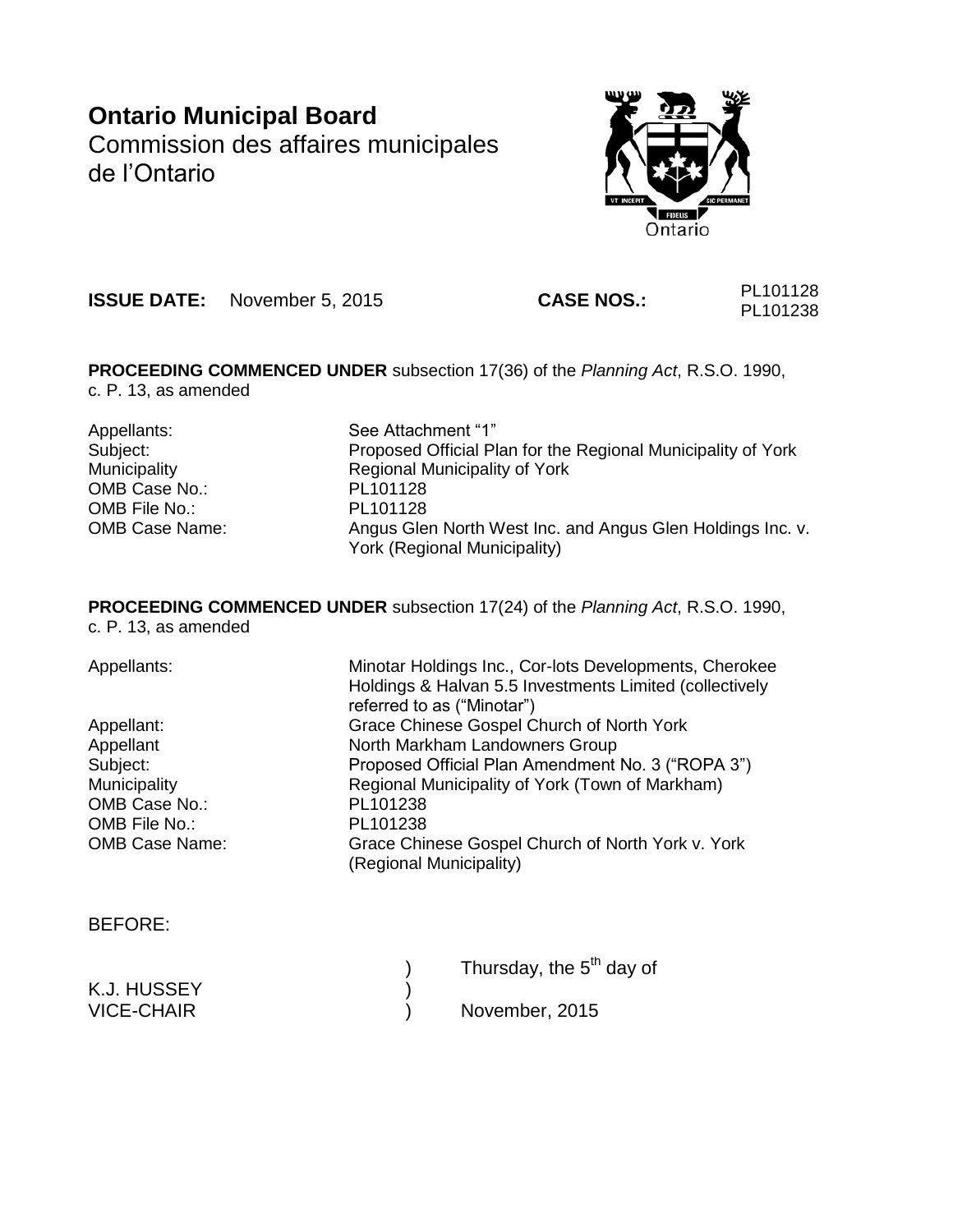**THIS MOTION** made by the Regional Municipality of York ("York Region") for an Order approving certain policies in the York Region Official Plan 2010 ("ROP-2010) as further described herein;

**AND THE BOARD** having received the affidavit evidence of Teresa Cline (sworn August 17, 2015) filed on behalf of York Region pertaining to the approval of certain policies in the ROP – 2010 (the "Cline Affidavit");

**AND THE BOARD** previously having approved Orders for Partial Approval with respect to the ROP – 2010 on November 8, 2011, July 11, 2012 (Order issued on August 23, 2012, "August 23, 2012 Order for Partial Approval"), September 19, 2012, October 25, 2012 and a decision made on May 29, 2015 (collectively referred to as "Approval Orders");

**AND WHEREAS** Section 6.1, Section 6.2, Section 6.3, save and except the preamble, Policy 6.3.10, and Section 6.4 remain under Region-wide appeal by Memorial Gardens, as identified in Appendix 1 of the August 23, 2012 Order for Partial Approval;

**AND WHEREAS** Memorial Gardens has agreed to scope its appeal and both York Region and Memorial Gardens consent to the following Order;

#### **THE BOARD ORDERS** that:

- 1. In accordance with Section 17(50) of the *Planning Act*, R.S.O. 1990, c. P.13, as amended, those policies and text attached hereto as **Schedule "A"** to this Order, are hereby approved and brought into force and effect (the "Approved Policies").
- 2. As a result of this Order, the Memorial Gardens' appeal has been partially resolved through the approval herein and is hereby scoped to the following policies of the ROP-2010, which remain under Region-wide appeal:
	- a) Policy 6.4.8.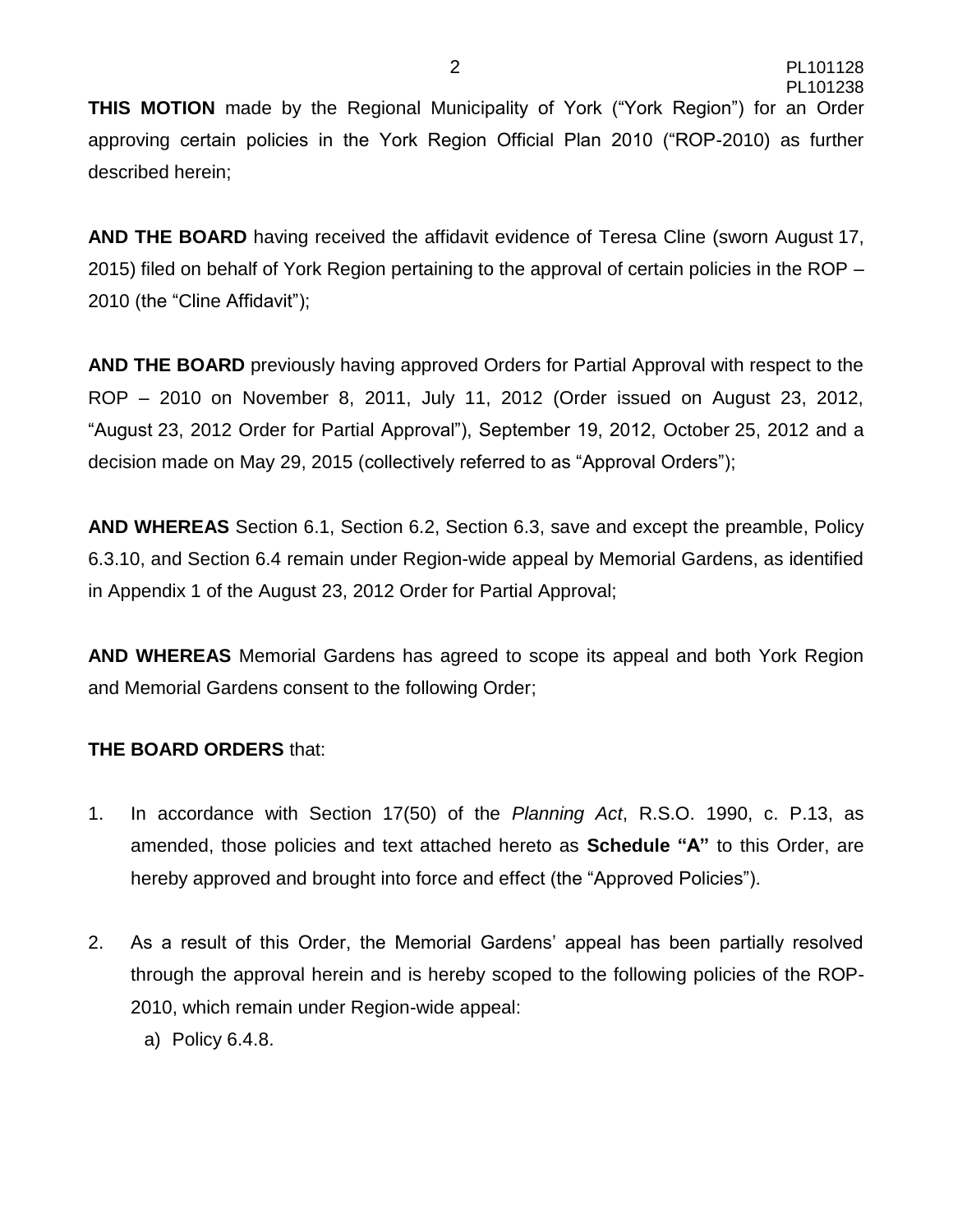- 3. As a further result of this Order, Appendix 1 from the August 23, 2012 Order for Partial Approval (and as amended subsequently through various Board Orders) is hereby amended in the form attached hereto as Appendix 1.
- 4. Notwithstanding the approval herein, and in accordance with paragraph 13 of the August 23, 2012 Order for Partial Approval, the Board retains jurisdiction to consider and approve additions, modifications and deletions to approved maps, policies, figures, definitions, graphics and associated preambles and sidebar text, as they may relate to the issues then before the Board.
- 5. The Region will not call evidence, or make submissions to the Board, that the partial resolution of Memorial Gardens' appeal of the ROP-2010, upon the consent of the Memorial Gardens, is, or should be found by the Board to be, an admission or acceptance in itself by Memorial Gardens of the planning merits of the maps, policies, figures, definitions, graphics and associated preambles and sidebar text approved by the Board pursuant to this Order.
- 6. The appendices which are attached to this Order shall form part of this Order.
- 7. The Board may be spoken to should any matters arise respecting the implementation of this Order.

Openne Hage

SECRETARY

If there is an attachment referred to in this document, please visit www.elto.gov.on.ca to view the attachment in PDF format.

#### **Ontario Municipal Board**

A constituent tribunal of Environment and Land Tribunals Ontario Website: www.elto.gov.on.ca Telephone: 416-212-6349 Toll Free: 1-866-448-2248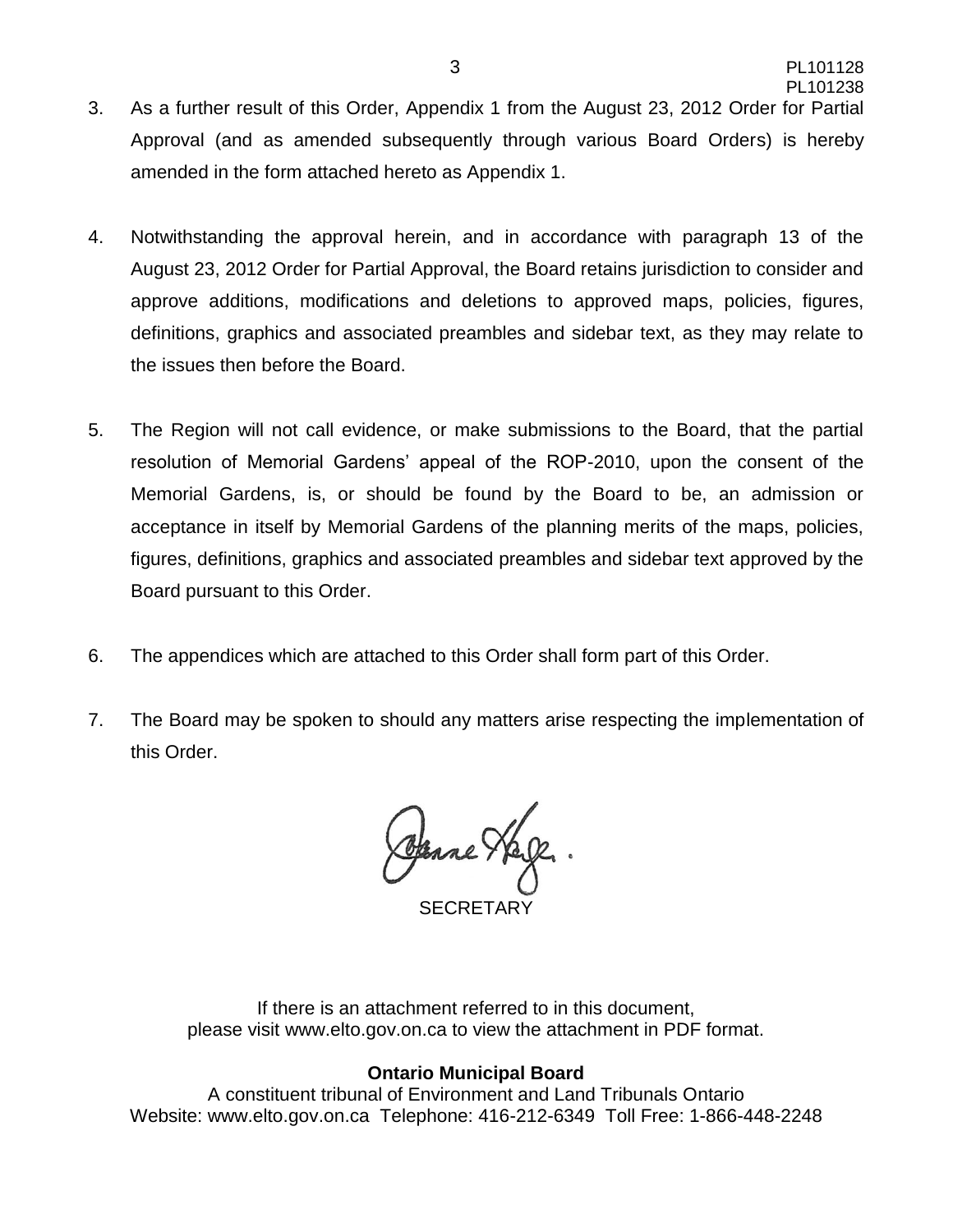# **Attachment 1 – List of Appellants**

| Angus Glen North West Inc. and Angus Glen Holdings Inc.<br>Patricia A. Foran/N. Jane Pepino<br>(Appellant 1)<br>jpepino@airdberlis.com<br>Andrea Skinner askinner@airdberlis.com<br>E. Manson Investments (Appellant 2)<br>Patricia A. Foran/N. Jane Pepino<br>pforan@airdberlis.com/jpepino@airdberlis.com<br>Andrea Skinner askinner@airdberlis.com<br>North Leslie Residential Landowners Group Inc. (Appellant<br>Patricia A. Foran/N. Jane Pepino<br>3)<br>pforan@airdberlis.com/jpepino@airdberlis.com<br>Andrea Skinner askinner@airdberlis.com<br>Patricia A. Foran/N. Jane Pepino<br>North Markham Landowners Group (Appellant 4):<br>pforan@airdberlis.com/jpepino@airdberlis.com<br>1212763 Ontario Limited<br>Andrea Skinner askinner@airdberlis.com<br>1463069 Ontario Limited<br>$\bullet$<br>1512406 Ontario Limited<br>$\bullet$<br>1612286 Ontario Inc.<br>$\bullet$<br>4551 Elgin Mills Developments Limited<br>٠<br>CAVCOE Holdings Ltd.<br>٠<br><b>EL-EN Packaging Company Limited</b><br><b>EL-EN Realty Limited</b><br>First Elgin Mills Developments Inc.<br>٠<br>Glendower Properties Inc.<br><b>Haremar Plastic Manufacturing Limited</b><br><b>Haremar Realty Limited</b><br>Mackenzie 48 Investments Limited<br>$\bullet$<br>Major Kennedy Developments Limited<br>٠<br>Major Kennedy South Developments Limited<br>٠<br>Frambordeaux Developments Inc. and Kennedy<br>$\bullet$<br><b>Elgin Developments Limited</b><br>Tsialtas, Peter and Cathy<br>٠<br>Tung Kee Investment Limited Partnership<br>$\bullet$<br>Warden Mills Development Limited<br>$\bullet$<br>ZACORP Ventures Inc.<br>Romandale Farms Ltd. (initially part of Appellant 4 but now<br>Susan Rosenthal susanr@davieshowe.com<br>Meaghan McDermid meaghanm@davieshowe.com<br>separately represented)<br>Michael Melling<br>michaelm@davieshowe.com<br>Assistant: Jules Calzavara julesc@davieshowe.com<br>Loblaw Properties Limited (Appellant 5)<br>Steven A. Zakem szakem@airdberlis.com<br>of<br>Companies<br>Rice<br>Commercial<br>Group<br>Ira T. Kagan ikagan@ksllp.ca<br>(Non-East Gwillimbury Lands) (Appellant 6)<br>Yonge Green Lane Developments Limited (Appellant 7)<br>Steven A. Zakem szakem@airdberlis.com<br>Mr. Allen Eng (Appellant 8)<br>Mr. John Hayes (Appellant 9)<br>Mr. Paul Jadilebovski (Appellant 10)<br>Mr. Peter Antonopoulos (Appellant 11)<br>Mr. Philip Comartin (Appellant 12)<br>Mr. Shai Perlmutter (Appellant 13)<br>Mr. Steven DeFreitas (Appellant 14)<br>Peat Farmers of Ontario represnted by Mr. Phil Comartin<br>(Appellant 15) | York region Official Plan - PL101128 (ROP)<br><b>Appellants</b> | <b>Counsel</b> |  |
|--------------------------------------------------------------------------------------------------------------------------------------------------------------------------------------------------------------------------------------------------------------------------------------------------------------------------------------------------------------------------------------------------------------------------------------------------------------------------------------------------------------------------------------------------------------------------------------------------------------------------------------------------------------------------------------------------------------------------------------------------------------------------------------------------------------------------------------------------------------------------------------------------------------------------------------------------------------------------------------------------------------------------------------------------------------------------------------------------------------------------------------------------------------------------------------------------------------------------------------------------------------------------------------------------------------------------------------------------------------------------------------------------------------------------------------------------------------------------------------------------------------------------------------------------------------------------------------------------------------------------------------------------------------------------------------------------------------------------------------------------------------------------------------------------------------------------------------------------------------------------------------------------------------------------------------------------------------------------------------------------------------------------------------------------------------------------------------------------------------------------------------------------------------------------------------------------------------------------------------------------------------------------------------------------------------------------------------------------------------------------------------------------------------------------------------------------------------------------------------------------------------------------------------------------------------------------|-----------------------------------------------------------------|----------------|--|
|                                                                                                                                                                                                                                                                                                                                                                                                                                                                                                                                                                                                                                                                                                                                                                                                                                                                                                                                                                                                                                                                                                                                                                                                                                                                                                                                                                                                                                                                                                                                                                                                                                                                                                                                                                                                                                                                                                                                                                                                                                                                                                                                                                                                                                                                                                                                                                                                                                                                                                                                                                          |                                                                 |                |  |
|                                                                                                                                                                                                                                                                                                                                                                                                                                                                                                                                                                                                                                                                                                                                                                                                                                                                                                                                                                                                                                                                                                                                                                                                                                                                                                                                                                                                                                                                                                                                                                                                                                                                                                                                                                                                                                                                                                                                                                                                                                                                                                                                                                                                                                                                                                                                                                                                                                                                                                                                                                          |                                                                 |                |  |
|                                                                                                                                                                                                                                                                                                                                                                                                                                                                                                                                                                                                                                                                                                                                                                                                                                                                                                                                                                                                                                                                                                                                                                                                                                                                                                                                                                                                                                                                                                                                                                                                                                                                                                                                                                                                                                                                                                                                                                                                                                                                                                                                                                                                                                                                                                                                                                                                                                                                                                                                                                          |                                                                 |                |  |
|                                                                                                                                                                                                                                                                                                                                                                                                                                                                                                                                                                                                                                                                                                                                                                                                                                                                                                                                                                                                                                                                                                                                                                                                                                                                                                                                                                                                                                                                                                                                                                                                                                                                                                                                                                                                                                                                                                                                                                                                                                                                                                                                                                                                                                                                                                                                                                                                                                                                                                                                                                          |                                                                 |                |  |
|                                                                                                                                                                                                                                                                                                                                                                                                                                                                                                                                                                                                                                                                                                                                                                                                                                                                                                                                                                                                                                                                                                                                                                                                                                                                                                                                                                                                                                                                                                                                                                                                                                                                                                                                                                                                                                                                                                                                                                                                                                                                                                                                                                                                                                                                                                                                                                                                                                                                                                                                                                          |                                                                 |                |  |
|                                                                                                                                                                                                                                                                                                                                                                                                                                                                                                                                                                                                                                                                                                                                                                                                                                                                                                                                                                                                                                                                                                                                                                                                                                                                                                                                                                                                                                                                                                                                                                                                                                                                                                                                                                                                                                                                                                                                                                                                                                                                                                                                                                                                                                                                                                                                                                                                                                                                                                                                                                          |                                                                 |                |  |
|                                                                                                                                                                                                                                                                                                                                                                                                                                                                                                                                                                                                                                                                                                                                                                                                                                                                                                                                                                                                                                                                                                                                                                                                                                                                                                                                                                                                                                                                                                                                                                                                                                                                                                                                                                                                                                                                                                                                                                                                                                                                                                                                                                                                                                                                                                                                                                                                                                                                                                                                                                          |                                                                 |                |  |
|                                                                                                                                                                                                                                                                                                                                                                                                                                                                                                                                                                                                                                                                                                                                                                                                                                                                                                                                                                                                                                                                                                                                                                                                                                                                                                                                                                                                                                                                                                                                                                                                                                                                                                                                                                                                                                                                                                                                                                                                                                                                                                                                                                                                                                                                                                                                                                                                                                                                                                                                                                          |                                                                 |                |  |
|                                                                                                                                                                                                                                                                                                                                                                                                                                                                                                                                                                                                                                                                                                                                                                                                                                                                                                                                                                                                                                                                                                                                                                                                                                                                                                                                                                                                                                                                                                                                                                                                                                                                                                                                                                                                                                                                                                                                                                                                                                                                                                                                                                                                                                                                                                                                                                                                                                                                                                                                                                          |                                                                 |                |  |
|                                                                                                                                                                                                                                                                                                                                                                                                                                                                                                                                                                                                                                                                                                                                                                                                                                                                                                                                                                                                                                                                                                                                                                                                                                                                                                                                                                                                                                                                                                                                                                                                                                                                                                                                                                                                                                                                                                                                                                                                                                                                                                                                                                                                                                                                                                                                                                                                                                                                                                                                                                          |                                                                 |                |  |
|                                                                                                                                                                                                                                                                                                                                                                                                                                                                                                                                                                                                                                                                                                                                                                                                                                                                                                                                                                                                                                                                                                                                                                                                                                                                                                                                                                                                                                                                                                                                                                                                                                                                                                                                                                                                                                                                                                                                                                                                                                                                                                                                                                                                                                                                                                                                                                                                                                                                                                                                                                          |                                                                 |                |  |
|                                                                                                                                                                                                                                                                                                                                                                                                                                                                                                                                                                                                                                                                                                                                                                                                                                                                                                                                                                                                                                                                                                                                                                                                                                                                                                                                                                                                                                                                                                                                                                                                                                                                                                                                                                                                                                                                                                                                                                                                                                                                                                                                                                                                                                                                                                                                                                                                                                                                                                                                                                          |                                                                 |                |  |
|                                                                                                                                                                                                                                                                                                                                                                                                                                                                                                                                                                                                                                                                                                                                                                                                                                                                                                                                                                                                                                                                                                                                                                                                                                                                                                                                                                                                                                                                                                                                                                                                                                                                                                                                                                                                                                                                                                                                                                                                                                                                                                                                                                                                                                                                                                                                                                                                                                                                                                                                                                          |                                                                 |                |  |
|                                                                                                                                                                                                                                                                                                                                                                                                                                                                                                                                                                                                                                                                                                                                                                                                                                                                                                                                                                                                                                                                                                                                                                                                                                                                                                                                                                                                                                                                                                                                                                                                                                                                                                                                                                                                                                                                                                                                                                                                                                                                                                                                                                                                                                                                                                                                                                                                                                                                                                                                                                          |                                                                 |                |  |
|                                                                                                                                                                                                                                                                                                                                                                                                                                                                                                                                                                                                                                                                                                                                                                                                                                                                                                                                                                                                                                                                                                                                                                                                                                                                                                                                                                                                                                                                                                                                                                                                                                                                                                                                                                                                                                                                                                                                                                                                                                                                                                                                                                                                                                                                                                                                                                                                                                                                                                                                                                          |                                                                 |                |  |
|                                                                                                                                                                                                                                                                                                                                                                                                                                                                                                                                                                                                                                                                                                                                                                                                                                                                                                                                                                                                                                                                                                                                                                                                                                                                                                                                                                                                                                                                                                                                                                                                                                                                                                                                                                                                                                                                                                                                                                                                                                                                                                                                                                                                                                                                                                                                                                                                                                                                                                                                                                          |                                                                 |                |  |
|                                                                                                                                                                                                                                                                                                                                                                                                                                                                                                                                                                                                                                                                                                                                                                                                                                                                                                                                                                                                                                                                                                                                                                                                                                                                                                                                                                                                                                                                                                                                                                                                                                                                                                                                                                                                                                                                                                                                                                                                                                                                                                                                                                                                                                                                                                                                                                                                                                                                                                                                                                          |                                                                 |                |  |
|                                                                                                                                                                                                                                                                                                                                                                                                                                                                                                                                                                                                                                                                                                                                                                                                                                                                                                                                                                                                                                                                                                                                                                                                                                                                                                                                                                                                                                                                                                                                                                                                                                                                                                                                                                                                                                                                                                                                                                                                                                                                                                                                                                                                                                                                                                                                                                                                                                                                                                                                                                          |                                                                 |                |  |
|                                                                                                                                                                                                                                                                                                                                                                                                                                                                                                                                                                                                                                                                                                                                                                                                                                                                                                                                                                                                                                                                                                                                                                                                                                                                                                                                                                                                                                                                                                                                                                                                                                                                                                                                                                                                                                                                                                                                                                                                                                                                                                                                                                                                                                                                                                                                                                                                                                                                                                                                                                          |                                                                 |                |  |
|                                                                                                                                                                                                                                                                                                                                                                                                                                                                                                                                                                                                                                                                                                                                                                                                                                                                                                                                                                                                                                                                                                                                                                                                                                                                                                                                                                                                                                                                                                                                                                                                                                                                                                                                                                                                                                                                                                                                                                                                                                                                                                                                                                                                                                                                                                                                                                                                                                                                                                                                                                          |                                                                 |                |  |
|                                                                                                                                                                                                                                                                                                                                                                                                                                                                                                                                                                                                                                                                                                                                                                                                                                                                                                                                                                                                                                                                                                                                                                                                                                                                                                                                                                                                                                                                                                                                                                                                                                                                                                                                                                                                                                                                                                                                                                                                                                                                                                                                                                                                                                                                                                                                                                                                                                                                                                                                                                          |                                                                 |                |  |
|                                                                                                                                                                                                                                                                                                                                                                                                                                                                                                                                                                                                                                                                                                                                                                                                                                                                                                                                                                                                                                                                                                                                                                                                                                                                                                                                                                                                                                                                                                                                                                                                                                                                                                                                                                                                                                                                                                                                                                                                                                                                                                                                                                                                                                                                                                                                                                                                                                                                                                                                                                          |                                                                 |                |  |
|                                                                                                                                                                                                                                                                                                                                                                                                                                                                                                                                                                                                                                                                                                                                                                                                                                                                                                                                                                                                                                                                                                                                                                                                                                                                                                                                                                                                                                                                                                                                                                                                                                                                                                                                                                                                                                                                                                                                                                                                                                                                                                                                                                                                                                                                                                                                                                                                                                                                                                                                                                          |                                                                 |                |  |
|                                                                                                                                                                                                                                                                                                                                                                                                                                                                                                                                                                                                                                                                                                                                                                                                                                                                                                                                                                                                                                                                                                                                                                                                                                                                                                                                                                                                                                                                                                                                                                                                                                                                                                                                                                                                                                                                                                                                                                                                                                                                                                                                                                                                                                                                                                                                                                                                                                                                                                                                                                          |                                                                 |                |  |
|                                                                                                                                                                                                                                                                                                                                                                                                                                                                                                                                                                                                                                                                                                                                                                                                                                                                                                                                                                                                                                                                                                                                                                                                                                                                                                                                                                                                                                                                                                                                                                                                                                                                                                                                                                                                                                                                                                                                                                                                                                                                                                                                                                                                                                                                                                                                                                                                                                                                                                                                                                          |                                                                 |                |  |
|                                                                                                                                                                                                                                                                                                                                                                                                                                                                                                                                                                                                                                                                                                                                                                                                                                                                                                                                                                                                                                                                                                                                                                                                                                                                                                                                                                                                                                                                                                                                                                                                                                                                                                                                                                                                                                                                                                                                                                                                                                                                                                                                                                                                                                                                                                                                                                                                                                                                                                                                                                          |                                                                 |                |  |
|                                                                                                                                                                                                                                                                                                                                                                                                                                                                                                                                                                                                                                                                                                                                                                                                                                                                                                                                                                                                                                                                                                                                                                                                                                                                                                                                                                                                                                                                                                                                                                                                                                                                                                                                                                                                                                                                                                                                                                                                                                                                                                                                                                                                                                                                                                                                                                                                                                                                                                                                                                          |                                                                 |                |  |
|                                                                                                                                                                                                                                                                                                                                                                                                                                                                                                                                                                                                                                                                                                                                                                                                                                                                                                                                                                                                                                                                                                                                                                                                                                                                                                                                                                                                                                                                                                                                                                                                                                                                                                                                                                                                                                                                                                                                                                                                                                                                                                                                                                                                                                                                                                                                                                                                                                                                                                                                                                          |                                                                 |                |  |
|                                                                                                                                                                                                                                                                                                                                                                                                                                                                                                                                                                                                                                                                                                                                                                                                                                                                                                                                                                                                                                                                                                                                                                                                                                                                                                                                                                                                                                                                                                                                                                                                                                                                                                                                                                                                                                                                                                                                                                                                                                                                                                                                                                                                                                                                                                                                                                                                                                                                                                                                                                          |                                                                 |                |  |
|                                                                                                                                                                                                                                                                                                                                                                                                                                                                                                                                                                                                                                                                                                                                                                                                                                                                                                                                                                                                                                                                                                                                                                                                                                                                                                                                                                                                                                                                                                                                                                                                                                                                                                                                                                                                                                                                                                                                                                                                                                                                                                                                                                                                                                                                                                                                                                                                                                                                                                                                                                          |                                                                 |                |  |
|                                                                                                                                                                                                                                                                                                                                                                                                                                                                                                                                                                                                                                                                                                                                                                                                                                                                                                                                                                                                                                                                                                                                                                                                                                                                                                                                                                                                                                                                                                                                                                                                                                                                                                                                                                                                                                                                                                                                                                                                                                                                                                                                                                                                                                                                                                                                                                                                                                                                                                                                                                          |                                                                 |                |  |
|                                                                                                                                                                                                                                                                                                                                                                                                                                                                                                                                                                                                                                                                                                                                                                                                                                                                                                                                                                                                                                                                                                                                                                                                                                                                                                                                                                                                                                                                                                                                                                                                                                                                                                                                                                                                                                                                                                                                                                                                                                                                                                                                                                                                                                                                                                                                                                                                                                                                                                                                                                          |                                                                 |                |  |
|                                                                                                                                                                                                                                                                                                                                                                                                                                                                                                                                                                                                                                                                                                                                                                                                                                                                                                                                                                                                                                                                                                                                                                                                                                                                                                                                                                                                                                                                                                                                                                                                                                                                                                                                                                                                                                                                                                                                                                                                                                                                                                                                                                                                                                                                                                                                                                                                                                                                                                                                                                          |                                                                 |                |  |
|                                                                                                                                                                                                                                                                                                                                                                                                                                                                                                                                                                                                                                                                                                                                                                                                                                                                                                                                                                                                                                                                                                                                                                                                                                                                                                                                                                                                                                                                                                                                                                                                                                                                                                                                                                                                                                                                                                                                                                                                                                                                                                                                                                                                                                                                                                                                                                                                                                                                                                                                                                          |                                                                 |                |  |
|                                                                                                                                                                                                                                                                                                                                                                                                                                                                                                                                                                                                                                                                                                                                                                                                                                                                                                                                                                                                                                                                                                                                                                                                                                                                                                                                                                                                                                                                                                                                                                                                                                                                                                                                                                                                                                                                                                                                                                                                                                                                                                                                                                                                                                                                                                                                                                                                                                                                                                                                                                          |                                                                 |                |  |
|                                                                                                                                                                                                                                                                                                                                                                                                                                                                                                                                                                                                                                                                                                                                                                                                                                                                                                                                                                                                                                                                                                                                                                                                                                                                                                                                                                                                                                                                                                                                                                                                                                                                                                                                                                                                                                                                                                                                                                                                                                                                                                                                                                                                                                                                                                                                                                                                                                                                                                                                                                          |                                                                 |                |  |
|                                                                                                                                                                                                                                                                                                                                                                                                                                                                                                                                                                                                                                                                                                                                                                                                                                                                                                                                                                                                                                                                                                                                                                                                                                                                                                                                                                                                                                                                                                                                                                                                                                                                                                                                                                                                                                                                                                                                                                                                                                                                                                                                                                                                                                                                                                                                                                                                                                                                                                                                                                          |                                                                 |                |  |
|                                                                                                                                                                                                                                                                                                                                                                                                                                                                                                                                                                                                                                                                                                                                                                                                                                                                                                                                                                                                                                                                                                                                                                                                                                                                                                                                                                                                                                                                                                                                                                                                                                                                                                                                                                                                                                                                                                                                                                                                                                                                                                                                                                                                                                                                                                                                                                                                                                                                                                                                                                          |                                                                 |                |  |
|                                                                                                                                                                                                                                                                                                                                                                                                                                                                                                                                                                                                                                                                                                                                                                                                                                                                                                                                                                                                                                                                                                                                                                                                                                                                                                                                                                                                                                                                                                                                                                                                                                                                                                                                                                                                                                                                                                                                                                                                                                                                                                                                                                                                                                                                                                                                                                                                                                                                                                                                                                          |                                                                 |                |  |
|                                                                                                                                                                                                                                                                                                                                                                                                                                                                                                                                                                                                                                                                                                                                                                                                                                                                                                                                                                                                                                                                                                                                                                                                                                                                                                                                                                                                                                                                                                                                                                                                                                                                                                                                                                                                                                                                                                                                                                                                                                                                                                                                                                                                                                                                                                                                                                                                                                                                                                                                                                          |                                                                 |                |  |
|                                                                                                                                                                                                                                                                                                                                                                                                                                                                                                                                                                                                                                                                                                                                                                                                                                                                                                                                                                                                                                                                                                                                                                                                                                                                                                                                                                                                                                                                                                                                                                                                                                                                                                                                                                                                                                                                                                                                                                                                                                                                                                                                                                                                                                                                                                                                                                                                                                                                                                                                                                          |                                                                 |                |  |
|                                                                                                                                                                                                                                                                                                                                                                                                                                                                                                                                                                                                                                                                                                                                                                                                                                                                                                                                                                                                                                                                                                                                                                                                                                                                                                                                                                                                                                                                                                                                                                                                                                                                                                                                                                                                                                                                                                                                                                                                                                                                                                                                                                                                                                                                                                                                                                                                                                                                                                                                                                          |                                                                 |                |  |
|                                                                                                                                                                                                                                                                                                                                                                                                                                                                                                                                                                                                                                                                                                                                                                                                                                                                                                                                                                                                                                                                                                                                                                                                                                                                                                                                                                                                                                                                                                                                                                                                                                                                                                                                                                                                                                                                                                                                                                                                                                                                                                                                                                                                                                                                                                                                                                                                                                                                                                                                                                          |                                                                 |                |  |
|                                                                                                                                                                                                                                                                                                                                                                                                                                                                                                                                                                                                                                                                                                                                                                                                                                                                                                                                                                                                                                                                                                                                                                                                                                                                                                                                                                                                                                                                                                                                                                                                                                                                                                                                                                                                                                                                                                                                                                                                                                                                                                                                                                                                                                                                                                                                                                                                                                                                                                                                                                          |                                                                 |                |  |
|                                                                                                                                                                                                                                                                                                                                                                                                                                                                                                                                                                                                                                                                                                                                                                                                                                                                                                                                                                                                                                                                                                                                                                                                                                                                                                                                                                                                                                                                                                                                                                                                                                                                                                                                                                                                                                                                                                                                                                                                                                                                                                                                                                                                                                                                                                                                                                                                                                                                                                                                                                          |                                                                 |                |  |
|                                                                                                                                                                                                                                                                                                                                                                                                                                                                                                                                                                                                                                                                                                                                                                                                                                                                                                                                                                                                                                                                                                                                                                                                                                                                                                                                                                                                                                                                                                                                                                                                                                                                                                                                                                                                                                                                                                                                                                                                                                                                                                                                                                                                                                                                                                                                                                                                                                                                                                                                                                          |                                                                 |                |  |
|                                                                                                                                                                                                                                                                                                                                                                                                                                                                                                                                                                                                                                                                                                                                                                                                                                                                                                                                                                                                                                                                                                                                                                                                                                                                                                                                                                                                                                                                                                                                                                                                                                                                                                                                                                                                                                                                                                                                                                                                                                                                                                                                                                                                                                                                                                                                                                                                                                                                                                                                                                          | Property Owners with Rights Association represented by          |                |  |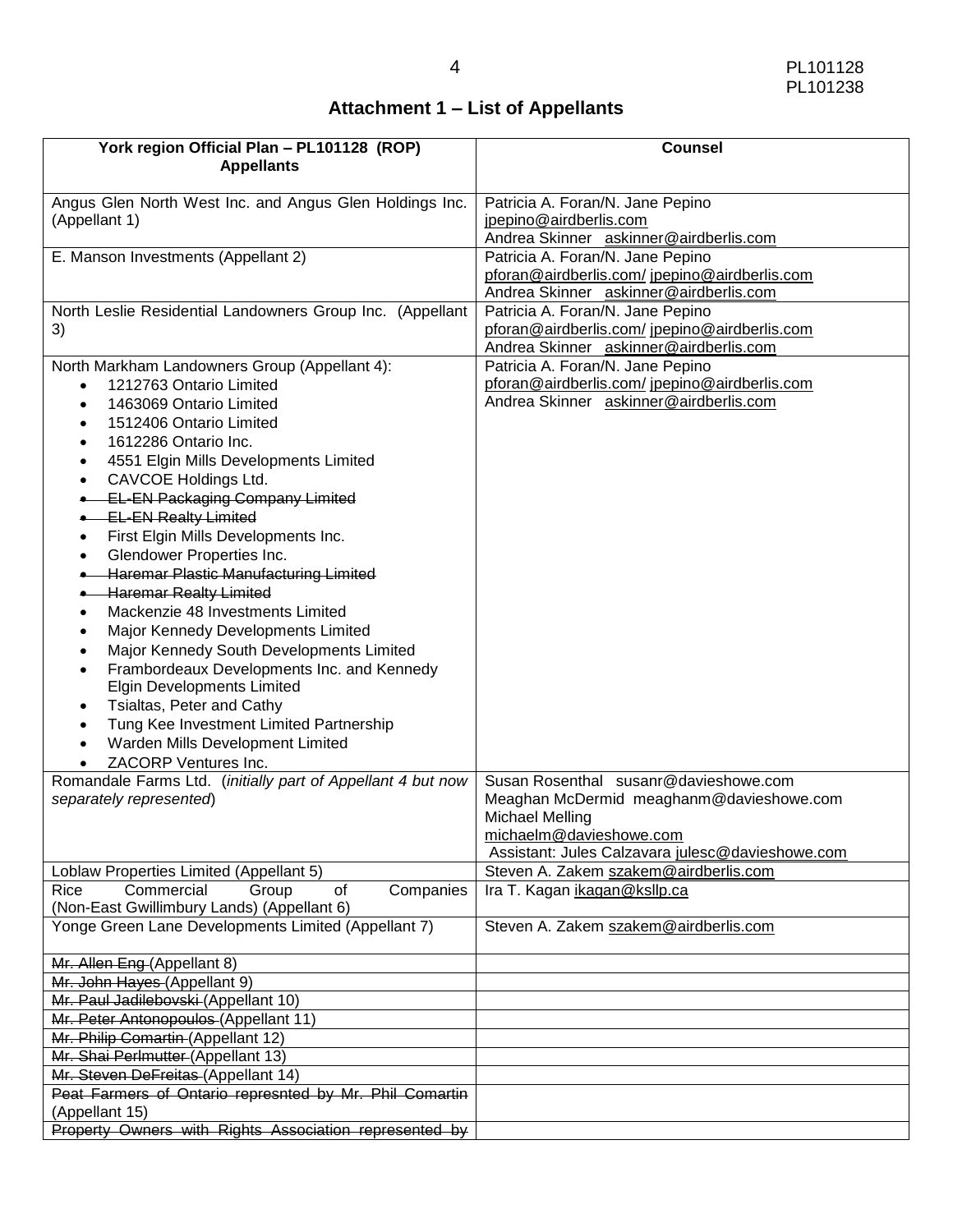| York region Official Plan - PL101128 (ROP)<br><b>Appellants</b>                                                    | <b>Counsel</b>                                                                        |  |
|--------------------------------------------------------------------------------------------------------------------|---------------------------------------------------------------------------------------|--|
|                                                                                                                    |                                                                                       |  |
| Paul Jadilebovski (Appellant 16)                                                                                   |                                                                                       |  |
| Kau & Associates L.P. (Appellant 17)                                                                               |                                                                                       |  |
| Block 27 Landowners Group (Appellant 18)                                                                           |                                                                                       |  |
| Dorzil Developments (Bayview) Ltd. (Appellant 19)<br>Westlin Farms (Appellant 20)                                  | John M. Alati johna@davieshowe.com<br>Michael Melling                                 |  |
|                                                                                                                    | michaelm@davieshowe.com                                                               |  |
| Lucia Milani and Rizmi Holdings Limited (Appellant 21)                                                             | <b>Michael Melling</b>                                                                |  |
|                                                                                                                    | michaelm@davieshowe.com                                                               |  |
|                                                                                                                    | Assistant: Jules Calzavara julesc@davieshowe.com                                      |  |
| Daraban Holdings Limited (Appellant 22)                                                                            | Mark Flowers Email: markf@davieshowe.com                                              |  |
| SmartCentres and Calloway Real Estate Investment Trust                                                             | Mark Flowers markf@davieshowe.com                                                     |  |
| (Appellant 23)                                                                                                     |                                                                                       |  |
| Yonge Bayview Holdings Inc. (Appellant 24)                                                                         | Mark Flowers markf@davieshowe.com                                                     |  |
| 583753 Ontario Ltd. (Appellant 25 and 40)                                                                          | Susan Rosenthal susanr@davieshowe.com                                                 |  |
|                                                                                                                    |                                                                                       |  |
| 775377 Ontario Ltd. (Appellant 26)                                                                                 | Susan Rosenthal susanr@davieshowe.com                                                 |  |
| Helmhorst Investments Ltd. (Appellant 27)                                                                          | Susan Rosenthal susanr@davieshowe.com                                                 |  |
| Aurora 2C Landowners Group Inc. (Appellant 28)                                                                     | Barnett<br>cbarnett@davis.ca/<br><b>Chris</b><br><b>Bisset</b><br>$\sqrt{2}$<br>Laura |  |
|                                                                                                                    | lbisset@davis.ca<br>Assistant: Simone Oliveira soliveira@davis.ca                     |  |
| W. J. Smith Gardens Limited (Appellant 29)                                                                         | Neil G. Davis neil.davis@daviswebb.com                                                |  |
| Metrus Development Inc. (Appellant 30)                                                                             | David Bronskill                                                                       |  |
|                                                                                                                    | dbronskill@goodmans.ca                                                                |  |
| Upper City Corporation and Clear Point Developments<br>(Appellant 31)                                              | Roslyn Houser rhouser@goodmans.ca                                                     |  |
| Minotar Holdings Inc, Cor-lots Development, Cherokee<br>Holdings and Halvan 5.5 Investments Limited (Appellant 32) | Catherine A. Lyons clyons@goodmans.ca                                                 |  |
| Dalton and Alan Faris and Eden Mills Estates Inc.<br>(Appellant 33)                                                | Susan Rosenthal susanr@davieshowe.com                                                 |  |
| Eden Mills Estates Inc. (initially part of Appellant 33)                                                           | Bobby Bhoola bobby@ballantryhomes.com                                                 |  |
| John Carlisle Robert G. Sikura (Appellant 34)                                                                      | Patricia Foran / Jane Pepino                                                          |  |
|                                                                                                                    | pforan@airdberlis.com / jpepino@airdberlis.com                                        |  |
|                                                                                                                    | Andrea Skinner askinner@airdberlis.com                                                |  |
| Aurora-Leslie Developments Inc. (Appellant 35)<br>Fieldgate<br>Developments<br>and TACC Developments               | Ira T. Kagan ikagan@ksllp.ca<br>Ira T. Kagan ikagan@ksllp.ca                          |  |
| (Appellant 36)                                                                                                     |                                                                                       |  |
| Times Group Corporation (Appellant 37)                                                                             | Ira T. Kagan ikagan@ksllp.ca                                                          |  |
| Memorial Gardens Canada Limited (Appellant 38)                                                                     | W. Thomas Barlow tbarlow@fasken.com                                                   |  |
| Amir Hessam Limited and 668152 Ontario Ltd. (Appellant<br>41)                                                      | Susan Rosenthal susanr@davieshowe.com                                                 |  |
| Arten Developments Inc. (Appellant 42)                                                                             |                                                                                       |  |
| Sanmike Construction Ltd. (Appellant 43)                                                                           | John A.R. Dawson jdawson@mccarthy.ca                                                  |  |
| Canadian Mortgage and Housing Corporation (Appellant<br>44)                                                        |                                                                                       |  |
| Mahamevna Bhavana Asapuwa Toronto (Appellant 46)                                                                   |                                                                                       |  |
| The Mandarin Golf and Country Club Inc. and AV                                                                     | Richard R. Arblaster rick@arblasterlaw.com                                            |  |
| Investments II Inc.                                                                                                |                                                                                       |  |
| (Appellant 47)                                                                                                     |                                                                                       |  |
| Cornerstone Christian Community Church (Appellant 48)<br>Tesmar Holdings Inc. (Appellant 49)                       | Michael Melling                                                                       |  |
|                                                                                                                    | michaelm@davieshowe.com                                                               |  |
|                                                                                                                    | Assistant: Jules Calzavara julesc@davieshowe.com                                      |  |
|                                                                                                                    |                                                                                       |  |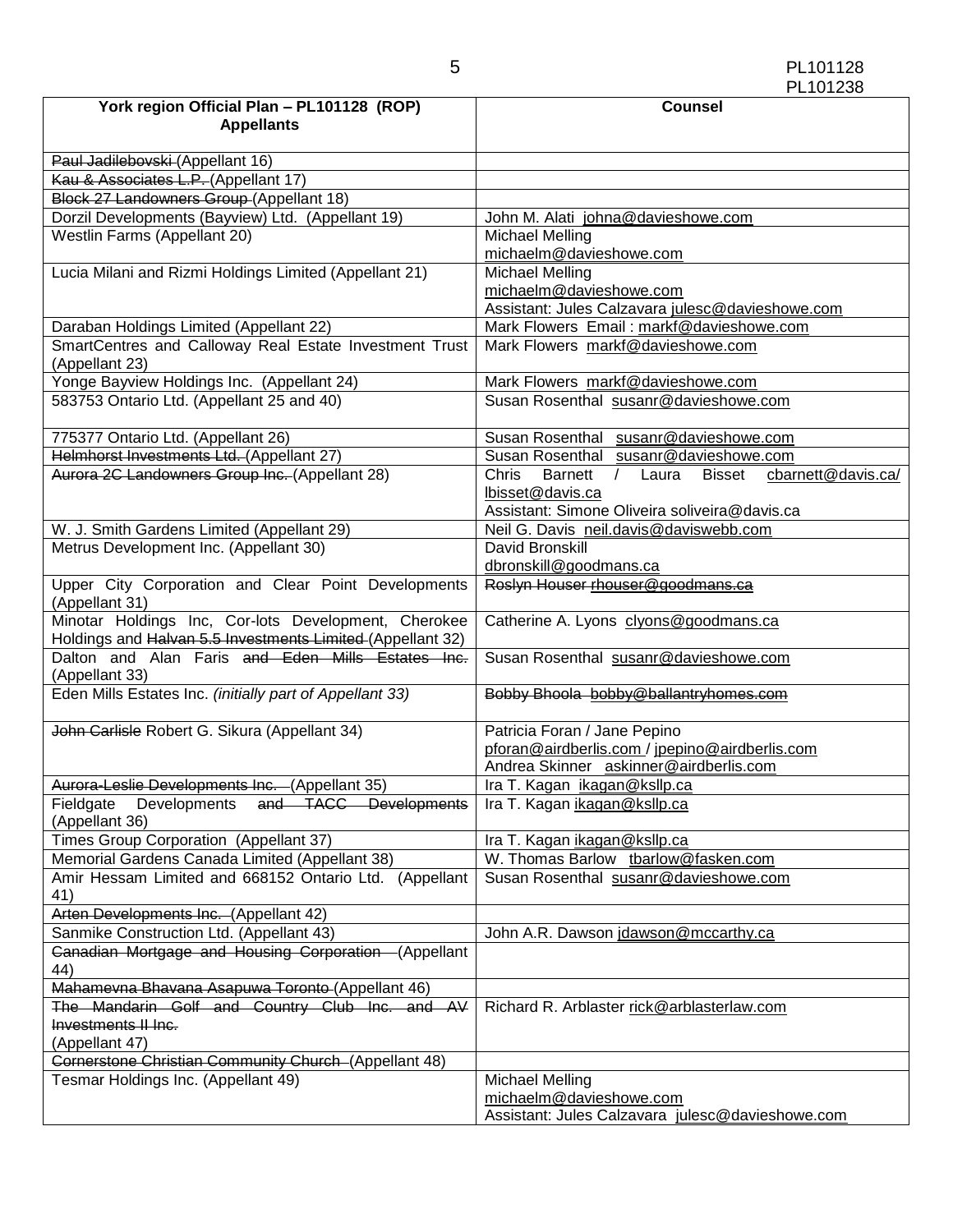|                                                                 | PL101238                                           |
|-----------------------------------------------------------------|----------------------------------------------------|
| York region Official Plan - PL101128 (ROP)<br><b>Appellants</b> | <b>Counsel</b>                                     |
| Sustainable Vaughan (Appellant 50)                              | Satinder Rai sustainablevaughan@gmail.com          |
| Markham Gateway Inc. (Appellant 51)                             |                                                    |
| CHFMS aka Trinison (Appellant 52):                              | Roger T. Beaman rbeaman@thomsonrogers.com          |
| Colebay Investments Inc.                                        | Stephen J. D'Agostino sdagostino@thomsonrogers.com |
| Firwood Holdings Inc.                                           |                                                    |
| Highcove Investment Inc.                                        |                                                    |
| Major McCowan Developments Limited                              |                                                    |
| <b>Summerlane Realty Corp</b>                                   |                                                    |
| (initially part of Appellant 4 but now separately represented)  |                                                    |

| Amendment 1 – Urban Expansion in the Town of East Gwillimbury – OMB Case No. PL101233 (ROPA 1) |                                       |  |
|------------------------------------------------------------------------------------------------|---------------------------------------|--|
| <b>Appellant</b><br>Counsel                                                                    |                                       |  |
|                                                                                                |                                       |  |
| Dalton and Alan Faris                                                                          | Susan Rosenthal susanr@davieshowe.com |  |
| Eden Mills Estates Inc.                                                                        | Bobby Bhoola bobby@ballantryhomes.com |  |
| Martin Pick, Thomas Pick and 132463 Ontario Inc.                                               | Mark Flowers markf@davieshowe.com     |  |
| <b>Rice Commercial Group of Companies</b>                                                      | Susan Rosenthal susanr@davieshowe.com |  |

| Amendment 2 – Urban Expansion in the City of Vaughan – OMB Case No. PL101237 (ROPA 2) |                                           |  |
|---------------------------------------------------------------------------------------|-------------------------------------------|--|
| Appellant                                                                             | <b>Counsel</b>                            |  |
| Sustainable Vaughan                                                                   | Satinder Rai sustainablevaughan@gmail.com |  |

| Amendment 3 - Urban Expansion in the City of Markham - OMB Case No. PL101238 (ROPA 3) |                                                    |  |
|---------------------------------------------------------------------------------------|----------------------------------------------------|--|
| <b>Appellant</b>                                                                      | <b>Counsel</b>                                     |  |
|                                                                                       |                                                    |  |
| Minotar Holdings Inc., Cor-lots Developments,                                         | Catherine A. Lyons clyons@goodmans.ca              |  |
| Cherokee Holdings and Halvan 5.5 Investments Ltd                                      |                                                    |  |
| Grace Chinese Gospel Church of North York                                             | Richard R. Arblaster, rick@arblasterlaw.com        |  |
| North Markham Landowners Group:                                                       | Patricia A. Foran/N. Jane Pepino                   |  |
| 1212763 Ontario Limited                                                               | pforan@airdberlis.com/jpepino@airdberlis.com       |  |
| 1463069 Ontario Limited                                                               | Andrea Skinner askinner@airdberlis.com             |  |
| 1512406 Ontario Limited                                                               |                                                    |  |
| 1612286 Ontario Inc.<br>٠                                                             | <b>AND</b>                                         |  |
| 4551 Elgin Mills Developments Limited                                                 |                                                    |  |
| CAVCOE Holding Ltd.<br>٠                                                              | ikagan@ksllp.ca is co-counsel with<br>Ira T. Kagan |  |
| First Elgin Mills Developments Inc.<br>٠                                              | respect to the following:                          |  |
| Glendower Properties Inc.                                                             |                                                    |  |
| Kennedy Elgin Developments Limited<br>٠                                               | 4551 Elgin Mills Developments Limited              |  |
| Mackenzie 48 Investments Limited<br>٠                                                 | Kennedy Elgin Developments Limited                 |  |
| Major Kennedy Developments Limited<br>٠                                               | Mackenzie 48 Investments Limited                   |  |
| Major Kennedy South Developments Limited                                              | Major Kennedy Developments Limited                 |  |
| Frambordeaux Developments Inc.<br>٠                                                   | Major Kennedy South Developments Limited           |  |
| Tsialtas, Peter and Cathy<br>٠                                                        | Warden Mills Development Limited                   |  |
| Tung Kee Investment Limited Partnership<br>٠                                          |                                                    |  |
| Warden Mills Developments Limited<br>٠                                                |                                                    |  |
| ZACORP Ventures Inc.                                                                  |                                                    |  |
| Romandale Farms Limited                                                               | Susan Rosenthal susanr@davieshowe.com              |  |
|                                                                                       | Meaghan McDermid meaghanm@davieshowe.com           |  |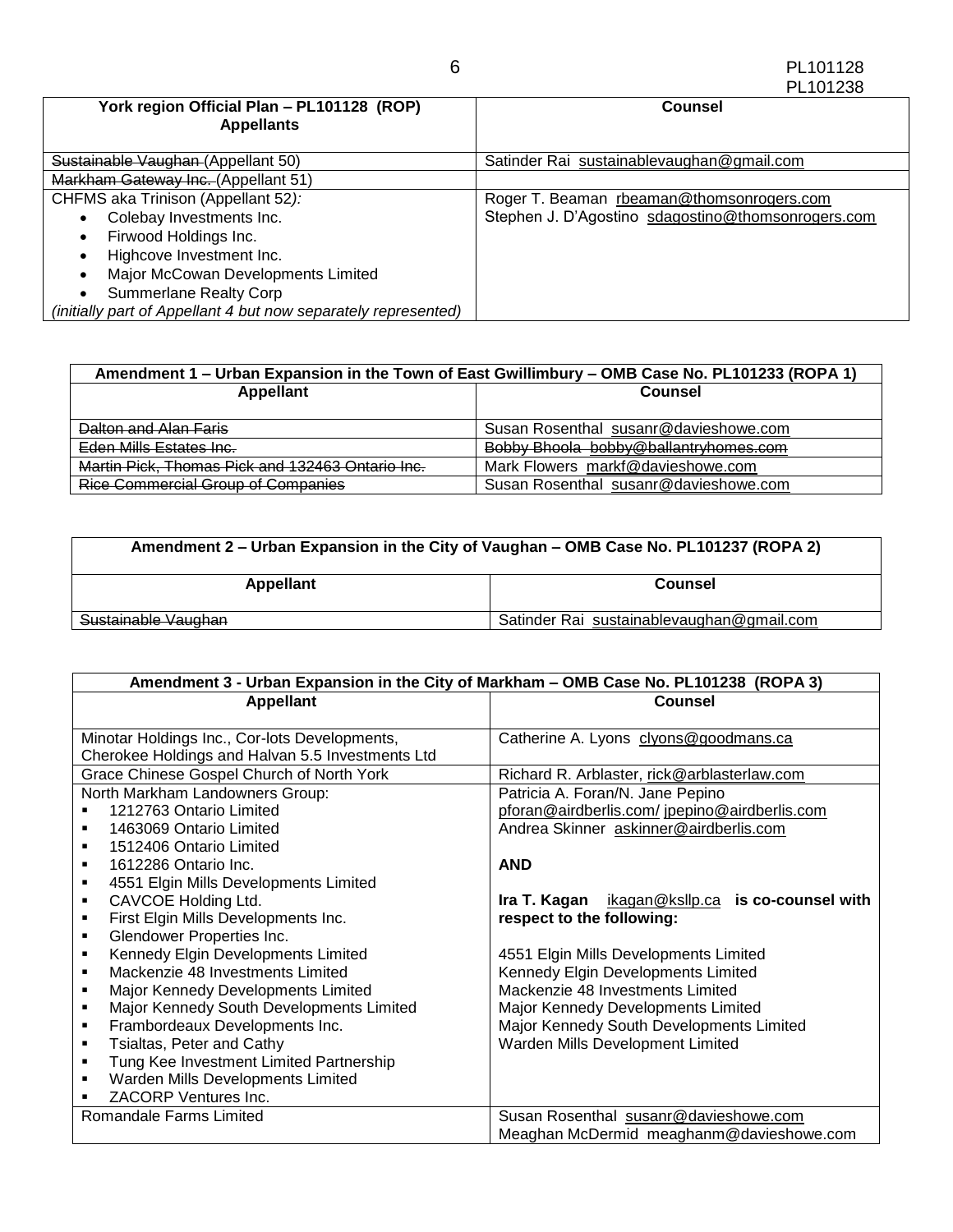| Amendment 3 - Urban Expansion in the City of Markham - OMB Case No. PL101238 (ROPA 3) |                                                                                      |  |
|---------------------------------------------------------------------------------------|--------------------------------------------------------------------------------------|--|
| <b>Appellant</b>                                                                      | <b>Counsel</b>                                                                       |  |
|                                                                                       |                                                                                      |  |
|                                                                                       | Michael Melling / / Tanya Nayler<br>michaelm@davieshowe.com<br>tanyan@davieshowe.com |  |
| <b>CHFMS aka Trinison:</b>                                                            | Roger T. Beaman rbeaman@thomsonrogers.com                                            |  |
| Colebay Investments Inc.<br>٠                                                         | Stephen<br>D'Agostino:<br>J.                                                         |  |
| Firwood Holdings Inc.<br>٠                                                            | sdagostino@thomsonrogers.com                                                         |  |
| Highcove Investment Inc.                                                              |                                                                                      |  |
| Major McCowan Developments Limited                                                    |                                                                                      |  |
| <b>Summerlane Realty Corp</b>                                                         |                                                                                      |  |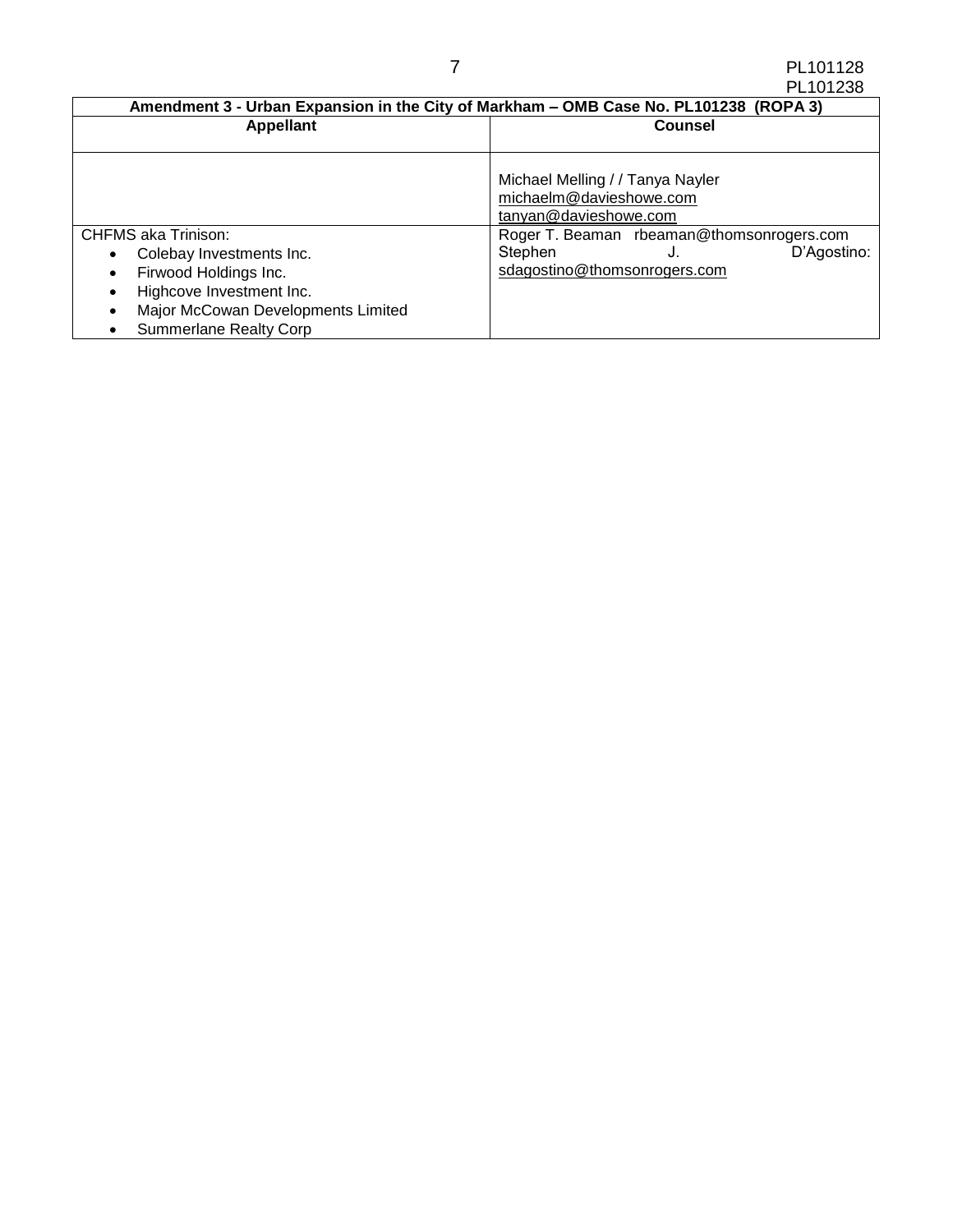# **Parties and Particpants**

| <b>Public Sector Party Status</b>                     |                                                                                                                                                                                                                                                                                              |                                                              |
|-------------------------------------------------------|----------------------------------------------------------------------------------------------------------------------------------------------------------------------------------------------------------------------------------------------------------------------------------------------|--------------------------------------------------------------|
| <b>Municipality or other public</b><br>agency / Party | <b>Counsel</b>                                                                                                                                                                                                                                                                               | <b>OMB</b> proceeding in<br>which Party status is<br>granted |
| Township of King                                      | Josephine<br>Α.<br>Matera<br>jmatera@airdberlis.com                                                                                                                                                                                                                                          | PL101128                                                     |
| <b>City of Markham</b>                                | Chris Barnett cbarnett@davis.ca<br>Laura Bisset Ibisset@davis.ca<br>Andrea Wilson-Peebles<br>AWilson-Peebles@markham.ca<br>Catherine Conrad cconrad@markham.ca<br>Margaret Wouters mwouters@markham.ca<br>Tim Lambe tlambe@markham.ca                                                        | PL101128<br>PL101233<br>PL101237-PL101238                    |
| City of Vaughan                                       | Claudia A. Storto<br>Claudia.Storto@vaughan.ca                                                                                                                                                                                                                                               | PL101128<br>PL101233<br>PL101237-PL101238                    |
| <b>MMAH</b>                                           | Hare,<br>Counsel,<br>Ministry<br>of<br>AG<br>Ken<br>ken.hare@ontario.ca<br>416-585-6404<br><b>Claire Young</b><br>Claire. Young@ontario.ca<br>Jonathan Sydor (Crown Law Office-Civil, MAG)<br>Jonathan.Sydor@ontario.ca<br>MMAH,<br>Mark<br>Christie,<br>Manager<br>Mark.christie@ontario.ca |                                                              |
| Town of East Gwillimbury                              | Ketcheson<br><b>Bruce</b><br>bketcheson@ritchieketcheson.com<br>Andrew Biggart abiggart@ritchieketcheson.com<br>Effie Lidakis elidakis@ritchieketcheson.com<br>Don Sinclair dsinclair@eastgwillimbury.ca<br>Hajnalka Hartwick hhartwick@eastgwillimbury.ca                                   | PL101128<br>PL101233<br>PL101237<br>PL101238                 |
| Town of Richmond Hill                                 | Antonio Dimilta<br>adimilta@richmondhill.ca                                                                                                                                                                                                                                                  | PL101128<br>PL101233<br>PL101237-PL101238                    |

| <b>Public Sector Participant Status</b>              |                                                                                    |                                                                    |
|------------------------------------------------------|------------------------------------------------------------------------------------|--------------------------------------------------------------------|
| Municipality or other public<br>agency / Participant | Counsel                                                                            | <b>OMB</b> proceeding in<br>which Participant<br>status is granted |
| <b>Town of Newmarket</b>                             | Esther Armchuk-Ball<br>earmchuk-ball@newmarket.ca                                  | PL101128                                                           |
| Town of Georgina                                     | Signe Leisk / Raivo Uukkivi<br>sleisk@casselsbrock.com<br>ruukkiv@casselsbrock.com | PL101233                                                           |
| TRCA                                                 | <b>Quentin Hanchard</b>                                                            | PL101128                                                           |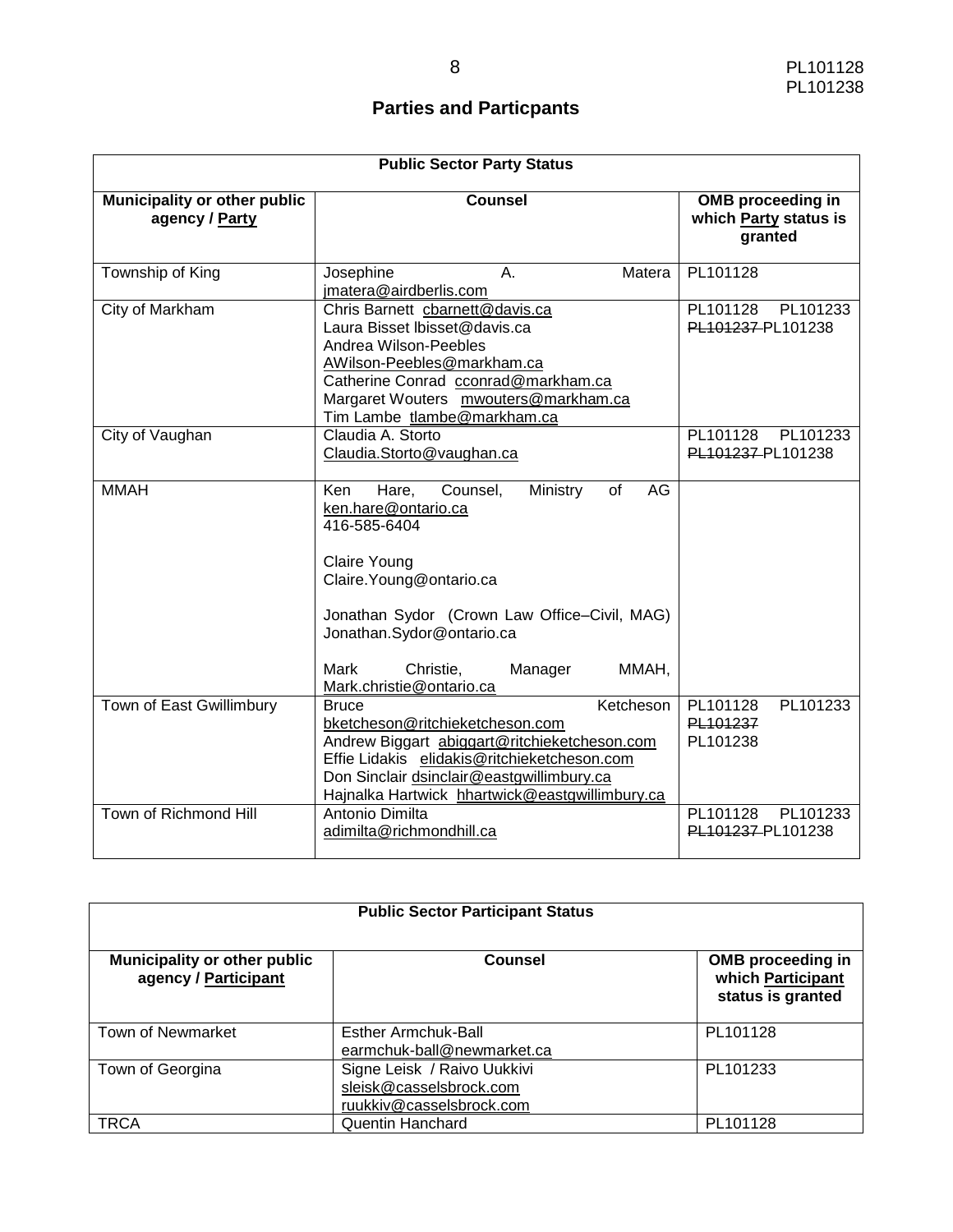| .<br><b>Public Sector Participant Status</b>                |                      |                                                                    |
|-------------------------------------------------------------|----------------------|--------------------------------------------------------------------|
| <b>Municipality or other public</b><br>agency / Participant | Counsel              | <b>OMB</b> proceeding in<br>which Participant<br>status is granted |
|                                                             | qhanchard@trca.on.ca | PL101233<br>PL101237<br>PL101238                                   |

| <b>Landowner Party Status</b>                                                        |                                                                                             |                                                           |                                                  |                                                                                                                                                                                                                        |
|--------------------------------------------------------------------------------------|---------------------------------------------------------------------------------------------|-----------------------------------------------------------|--------------------------------------------------|------------------------------------------------------------------------------------------------------------------------------------------------------------------------------------------------------------------------|
| <b>Landowner / Party</b>                                                             | <b>Counsel</b>                                                                              | <b>OMB</b><br>proceeding in<br>which status is<br>granted | <b>Appeal to Which</b><br><b>Status Granted</b>  | <b>Policies to Which</b><br><b>Party Status Relates</b>                                                                                                                                                                |
| Glen<br>Angus<br>Developments Ltd.<br>Angus Glen Golf Club<br>Ltd.                   | Signe Leisk<br>sleisk@casselsbrock.com<br>Raivo<br>Uukkivi<br>ruukkivi@casselsbrock.co<br>m | PL101238<br>(ROPA <sub>3</sub> )                          | ROPA 3 - North<br>Markham<br>Landowners<br>Group | ROPA 3 - Policies and<br>mapping raised by North<br>Markham Landowners<br>Group appeal respecting<br>urban<br>boundary<br>the<br>expansion as delineated<br>by ROPA 3 and the<br>alternative<br>urban<br>boundary line |
| Haulover Investments<br>Ltd.                                                         | Jeffrey E. Streisfield<br>jeffrey@landplanlaw.com                                           | PL101128<br>(ROP)                                         | $PL101128 - 1, 2,$<br>18, 19, 23, 28,<br>36, 37  | 5.2.20 and 5.2.21,<br>3.5.7, 7.2.31, 7.2.32,<br>7.2.52, 7.5.3, 7.5.4                                                                                                                                                   |
| William H. Worden and<br>Yvonne W. Worden,<br><b>Estates</b><br>Montanaro<br>Limited | Jeffrey E. Streisfield<br>jeffrey@landplanlaw.com                                           | PL101128<br>(ROP)                                         | N/A                                              | Amendments to Maps 1,<br>2 and 8 of ROP - 2010<br>for<br>the<br>Worden/Montanaro<br>lands to carry forward<br>the approved ROPA 41<br>land use designations<br>for those lands.                                        |
| Vaughan<br>400<br>Landowners<br>Group<br>Inc.                                        | Michael<br>Melling<br>michaelm@davieshowe.c<br><sub>om</sub>                                | PL101128<br>(ROP)                                         | N/A                                              | Lifting of deferral area 2<br>in ROPA 52                                                                                                                                                                               |
| Harry John Lewis and<br>Murray Allin Lewis,<br><b>Donald Millar</b>                  | <b>Donald Hindson</b><br>donald@cattanach.ca                                                | PL101128<br>(ROP)<br>PL101238<br>(ROPA 3)                 | PL101128-47<br>ROPA <sub>3</sub>                 | Chapter 2 policies and<br>related maps, figures<br>and definitions, as set<br>out in Mr. Hindson's<br>letter of May 4, 2011<br>ROPA 3-Map 2                                                                            |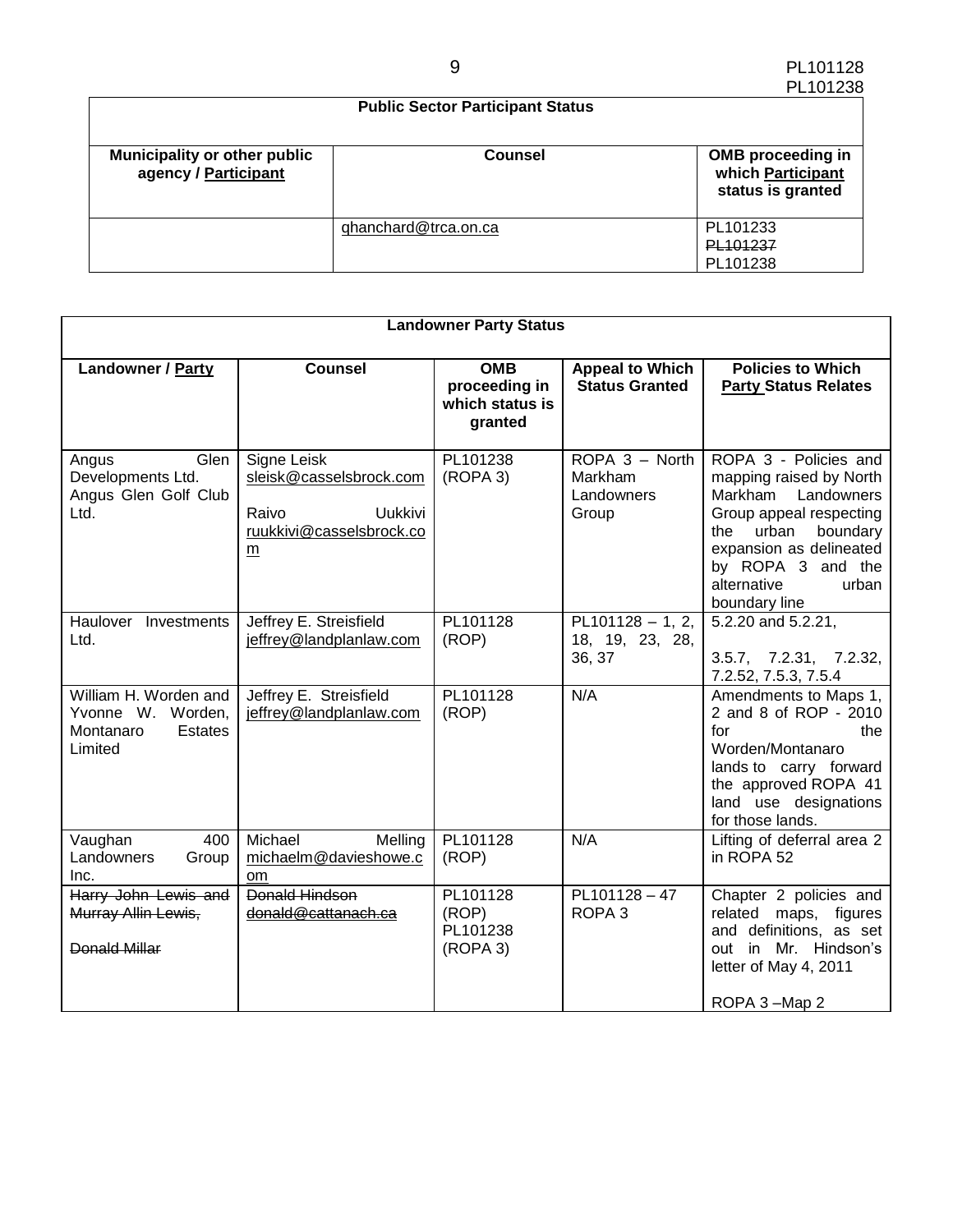|                                                                                                                                                                                                                                                                                                           | <b>Landowner Party Status</b>                                                              |                                                           |                                                                          |                                                                                                                                                                                                                           |  |  |  |
|-----------------------------------------------------------------------------------------------------------------------------------------------------------------------------------------------------------------------------------------------------------------------------------------------------------|--------------------------------------------------------------------------------------------|-----------------------------------------------------------|--------------------------------------------------------------------------|---------------------------------------------------------------------------------------------------------------------------------------------------------------------------------------------------------------------------|--|--|--|
| Landowner / Party                                                                                                                                                                                                                                                                                         | <b>Counsel</b>                                                                             | <b>OMB</b><br>proceeding in<br>which status is<br>granted | <b>Appeal to Which</b><br><b>Status Granted</b>                          | <b>Policies to Which</b><br><b>Party Status Relates</b>                                                                                                                                                                   |  |  |  |
| Glen<br>Berczy<br>Group<br>Landowners<br>Inc.<br><b>Ruth Elizabeth Brock</b><br>Lois Marguerite Frisby<br>Charlotte Marie Frisby<br>Marguerite Alice<br>Gallone<br>Gerhard Schickendanz<br>Elma Schickendanz<br>Wagema Holdings<br>Limited<br>Lorna<br><b>Mary</b><br>Passafiume<br>Walmark Holdings Inc. | Lyn Townsend<br>Itownsend@weirfoulds.co<br>m<br>Jennifer Meader<br>imeader@weirfoulds.com  | PL101238<br>(ROPA 3)                                      | ROPA 3 - North<br>Markham<br>Landowners<br>Group                         | ROPA 3 - Policies and<br>mapping raised by North<br>Markham<br>Landowners<br>Group appeal respecting<br>urban<br>boundary<br>the<br>expansion as delineated<br>by ROPA 3 and the<br>alternative<br>urban<br>boundary line |  |  |  |
| MI Developments Inc.                                                                                                                                                                                                                                                                                      | Steven A. Zakem<br>szakem@airdberlis.com                                                   | PL101128<br>(ROP)                                         | PL101128-49                                                              | Policies which may be<br>raised<br>Tesmar<br>by<br>appeal                                                                                                                                                                 |  |  |  |
| <b>Delisle</b><br>Properties<br>Limited                                                                                                                                                                                                                                                                   | Cathy Facciolo<br>cfacciolo@bratty.com                                                     | PL101128<br>(ROP)                                         | PL101128-49                                                              | Policies which may be<br>Tesmar<br>raised<br>by<br>appeal                                                                                                                                                                 |  |  |  |
| 34<br><b>Block</b><br>East<br>Landowners<br>Group<br>Inc.                                                                                                                                                                                                                                                 | Roslyn Houser<br>rhouser@goodmans.ca                                                       | PL101128<br>(ROP)                                         | N/A                                                                      | Lifting of deferral area 1<br>in ROPA 52                                                                                                                                                                                  |  |  |  |
| Developments<br>Dorzil<br>(Bayview) Ltd.                                                                                                                                                                                                                                                                  | John M. Alati<br>johna@davieshowe.com                                                      | PL101233<br>(ROPA 1)                                      | PL101233<br>(ROPA 1)                                                     | ROPA <sub>1</sub>                                                                                                                                                                                                         |  |  |  |
| Canada Mortgage and<br>Housing Corporation<br>("CMHC")<br>and<br>Quaestus Corporation                                                                                                                                                                                                                     | <b>Patrick Devine/Mark Piel</b><br>Patrick.devine@fmc-<br>law.com<br>mark.piel@fmc-law.com | PL101128<br>(ROP)                                         | PL101128 -<br>- 23<br>and 37                                             | Policy identified as "old<br>4.3.8" on Exhibit 4                                                                                                                                                                          |  |  |  |
| Halvan<br>5.5<br><b>Investments Limited</b>                                                                                                                                                                                                                                                               | Catherine A. Lyons<br>clyons@goodmans.ca                                                   | PL101128<br>(ROP)                                         | PL101128 - 32                                                            | Policies<br>at issue in<br>Minotaur et. al appeals                                                                                                                                                                        |  |  |  |
| <b>Kau and Associates</b>                                                                                                                                                                                                                                                                                 | Cathy Facciolo<br>cfacciolo@bratty.com                                                     | PL101128<br>(ROP)                                         | $PL101128 - 5, 6,$<br>23, and 37                                         | 4.3.3; 4.3.4; 4.3.7; 4.3.9;<br>4.3.12; 4.4.6; definition<br>of "Major Retail"                                                                                                                                             |  |  |  |
| Mahamevna Bhavana<br>Asapuwa Toronto                                                                                                                                                                                                                                                                      | <b>Mark Flowers</b><br>markf@davieshowe.com                                                | PL101128<br>(ROP)                                         | PL101128 - 47                                                            | 6.3.2, 6.3.3, 6.3.10 and<br>Map 8                                                                                                                                                                                         |  |  |  |
| Block 27 Landowners<br>Group Inc.                                                                                                                                                                                                                                                                         | <b>Michael Melling</b><br>michaelm@davieshowe.c<br>om                                      | PL101128<br>(ROP)<br>PL101237<br>(ROPA 2)                 | PL101128<br>4,<br>$\sim$ .<br>19, 30<br>PL101237<br>(ROPA <sub>2</sub> ) | Appeals and policies as<br>set<br>out<br>in.<br>correspondence<br>between D. Klacko and<br>M. Melling on June 13<br>and 14, 2011 and July 8<br>and 18, 2011 (filed as<br>Exhibit 23)                                      |  |  |  |
| Huron-Wendat Nation                                                                                                                                                                                                                                                                                       | Simon Picard<br>simon.picard@cnhw.qc.c                                                     | PL101128<br>(ROP)                                         | PL101128-4, 27                                                           | 3.4.11 and 3.4.14                                                                                                                                                                                                         |  |  |  |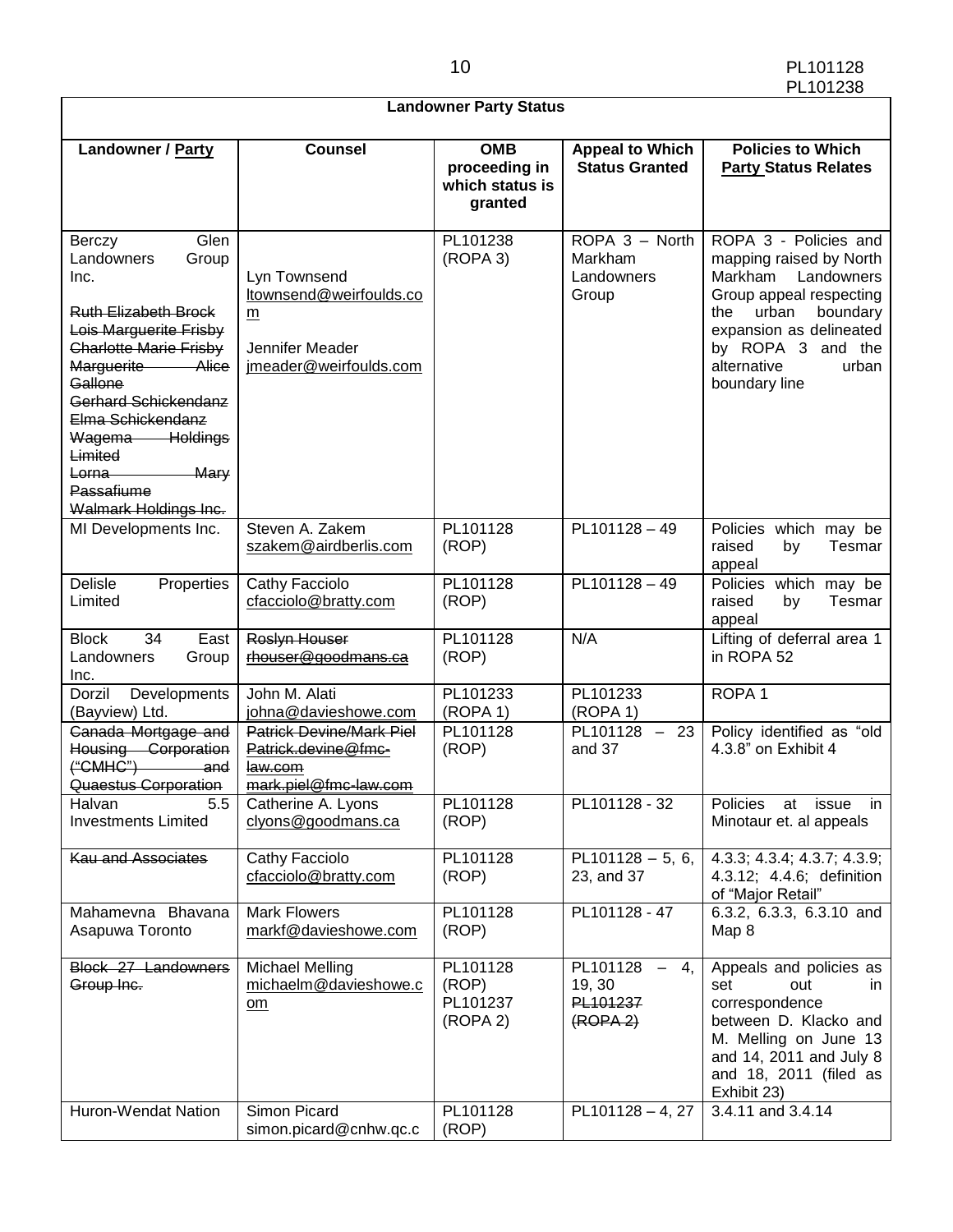| <b>Landowner Party Status</b>                                                                                                 |                                                                                                                              |                                                           |                                                 |                                                                                                                                 |  |
|-------------------------------------------------------------------------------------------------------------------------------|------------------------------------------------------------------------------------------------------------------------------|-----------------------------------------------------------|-------------------------------------------------|---------------------------------------------------------------------------------------------------------------------------------|--|
| Landowner / Party                                                                                                             | <b>Counsel</b>                                                                                                               | <b>OMB</b><br>proceeding in<br>which status is<br>granted | <b>Appeal to Which</b><br><b>Status Granted</b> | <b>Policies to Which</b><br><b>Party Status Relates</b>                                                                         |  |
|                                                                                                                               | a                                                                                                                            |                                                           |                                                 |                                                                                                                                 |  |
| <b>Block</b><br>40/47<br>Developers Group Inc.                                                                                | <b>Michael Melling</b><br>michaelm@davieshowe.c<br>om                                                                        | PL101128<br>(ROP)                                         | PL101128 (ROP)                                  | Chapter 2; section 3.5;<br>policies 5.6.23 - 5.6.32;<br>policies 8.4.15 to 8.4.20;<br>Maps $1-5$ , 6 and 8<br>Figure 3          |  |
| 1539253 Ontario Inc.                                                                                                          | <b>Michael Melling</b><br>michaelm@davieshowe.c<br>om                                                                        | PL101128<br>(ROP)                                         | PL101128 (ROP)                                  | $2.1.10$ (re: recreation<br>uses); 6.1.6.3 and 6.4<br>(re: recreation uses);<br>$8.4.16 - 8.4.20$ : Maps<br>1,2, 8 and Figure 3 |  |
| 445158 Ontario Inc.<br>(Meldan), Mr. Tracy<br>Ellis and Ms. Kelly Ellis                                                       | <b>Michael Melling</b><br>michaelm@davieshowe.c<br>om                                                                        | PL101128<br>(ROP)                                         | PL101128 (ROP)                                  | Site Specific: 8.4.15 to<br>8.4.20                                                                                              |  |
| Tekchen<br>Karma<br>Zabsal Ling                                                                                               |                                                                                                                              | PL101128<br>(ROP)                                         | PL101128 (ROP)                                  | Site Specific: 8.4.15 to<br>8.4.20                                                                                              |  |
| 878211 Ontario Ltd.                                                                                                           |                                                                                                                              | PL101128<br>(ROP)                                         | PL101128 (ROP)                                  | Site Specific: 8.4.15 to<br>8.4.20                                                                                              |  |
| Mr. Borden Kent                                                                                                               |                                                                                                                              | PL101128<br>(ROP)                                         | PL101128 (ROP)                                  | Site Specific: 8.4.15 to<br>8.4.20                                                                                              |  |
| Wholesale<br>Forest<br>Products Ltd.                                                                                          |                                                                                                                              | PL101128<br>(ROP)                                         | PL101128 (ROP)                                  | Site Specific: 8.4.15 to<br>8.4.20                                                                                              |  |
| Ms. Sheryl Kotzer, Mr.<br>Howie<br>Kotzer,<br>Mr.<br>Michael Kotzer                                                           | Chad B. John-Baptiste,<br>MCIP,<br><b>RPP</b><br>Senior Planner,<br>MMM<br><b>Group Limited</b><br>John-<br>BaptisteC@mmm.ca | PL101128<br>(ROP)                                         | PL101128 (ROP)                                  | Site specific: 8.4.15 and<br>8.4.20                                                                                             |  |
| Mr. Gary Foch                                                                                                                 | Gary Foch<br>garyfoch@rogers.com                                                                                             | PL101128<br>(ROP)                                         |                                                 | PL101128 (ROP) Site specific: 8.4.15 and<br>8.4.20                                                                              |  |
| South<br>Sharon<br>Developments Inc.                                                                                          | Jason Park<br>jason.park@devinepark.c<br>om.<br>jason.park@dentons.com                                                       | PL101233<br>(ROPA 1)                                      | PL101233<br>(ROPA 1)                            | ROPA <sub>1</sub>                                                                                                               |  |
| Development<br>Acorn<br>Corporation<br>Ladyfield Construction<br>Ltd.,<br>Farm Cove Holdings<br>Inc.,<br>Fetlar Holdings Ltd. | Roslyn Houser<br>rhouser@goodmans.ca                                                                                         | PL101233<br>(ROPA 1)                                      | PL101233<br>(ROPA 1)                            | ROPA <sub>1</sub>                                                                                                               |  |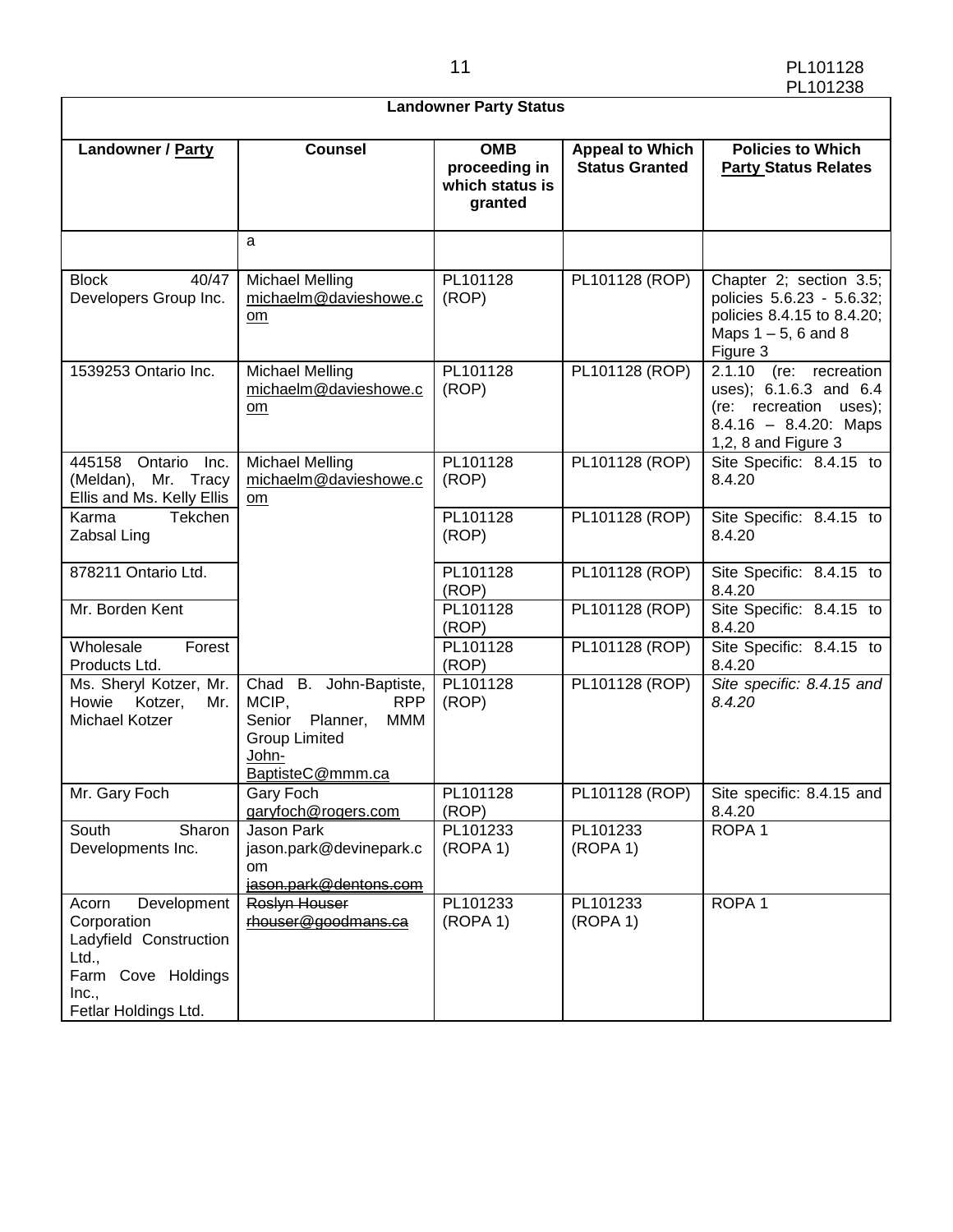| <b>Landowner Participant Status</b>                                                                    |                                                                                     |                                                           |                                                 |                                                                                                                                                                                                                                                        |  |
|--------------------------------------------------------------------------------------------------------|-------------------------------------------------------------------------------------|-----------------------------------------------------------|-------------------------------------------------|--------------------------------------------------------------------------------------------------------------------------------------------------------------------------------------------------------------------------------------------------------|--|
| Landowner /<br><b>Participant</b>                                                                      | <b>Counsel</b>                                                                      | <b>OMB</b><br>proceeding in<br>which status is<br>granted | <b>Appeal to Which</b><br><b>Status Granted</b> | <b>Policies to Which</b><br><b>Participant Status</b><br><b>Relates</b>                                                                                                                                                                                |  |
| <b>Trevor Rose</b><br>Angelo Antonangeli,<br>Leslie Gardens<br>1450968 Ontario Inc.<br>c/o Peter Gorin | <b>Howard Friedman</b><br>hbrplanning@bellnet.ca                                    | PL101128<br>(ROP)                                         | PL101128                                        | Participant status sought<br>2.2.19,<br>monitor<br>to<br>2.2.31, 2.2.34, 2.2.35,<br>Map 8,6.3.7(d), 8.3.3.<br>definition<br>and<br>0f<br>"Agricultural Uses"                                                                                           |  |
| Projects<br>Intracorp<br>Acquisitions Ltd.                                                             | <b>Michael Melling</b><br>michaelm@davieshowe.c<br>om                               | PL101128<br>(ROP)                                         | PL101128                                        | Participant status sought<br>to monitor and protect<br>interests<br>respecting<br>designation,<br>mapping<br>and policies applicable<br>subject<br>lands<br>to<br>in<br>Richmond<br>Hill<br>as<br>identified in May 9, 2011<br>email from Mr. Melling. |  |
| Sharon<br>South<br>Developments Inc.                                                                   | <b>Jason Park</b><br>jason.park@devinepark.c<br><b>om</b><br>jason.park@dentons.com | PL101128<br>(ROP)<br>PL101233<br>(ROPA 1)                 | PL101128<br>ROPA <sub>1</sub>                   | Participant status sought<br>to monitor proceedings<br>to<br>ensure<br>no<br>amendments that would<br>impact subject lands set<br>out in May 9, 2011<br>letter.                                                                                        |  |
| William H. Worden and<br>Yvonne W. Worden<br>Montanaro<br>Estates<br>Limited                           | Jeffrey E. Streisfield<br>jeffrey@landplanlaw.com                                   | PL101128<br>(ROP)                                         | PL101128                                        | Participant<br>status<br>re<br>Chapter 2 of ROP.                                                                                                                                                                                                       |  |
| <b>Markham</b><br>Gateway<br>Inc.                                                                      | Roger T. Beaman<br>rbeaman@thomsonroger<br>s.com                                    | PL101128<br>(ROP)                                         | PL101128                                        |                                                                                                                                                                                                                                                        |  |
| Pine<br>Grove<br>165<br>Investments Inc.                                                               | Adam Brown<br>adam@shermanbrown.co<br>m                                             | PL101128<br>(ROP)<br>PL101237<br>(ROPA <sub>2</sub> )     | PL101128<br>PL101237                            | Participant<br>status<br>to<br>monitor policies 5.1,<br>5.2<br>and 5.3 and ROPA 2.                                                                                                                                                                     |  |
| Devon<br>Lane<br>Construction Ltd.                                                                     | Lyn Townsend<br>Weir Foulds<br>ltownsend@weirfoulds.co<br>m                         | PL101128<br>(ROP)                                         | PL101128 (ROP)                                  | Provisions specified and<br>agreed<br>upon<br>as<br>between the Region and<br>Devon<br>Lane<br>Construction Ltd.                                                                                                                                       |  |
| Haulover Investments<br>Ltd.                                                                           | Jeffrey E. Streisfield<br>jeffrey@landplanlaw.com                                   | PL101128<br>(ROP)                                         | PL101128                                        | Site Specific:<br>8.4.15 to 8.4.20                                                                                                                                                                                                                     |  |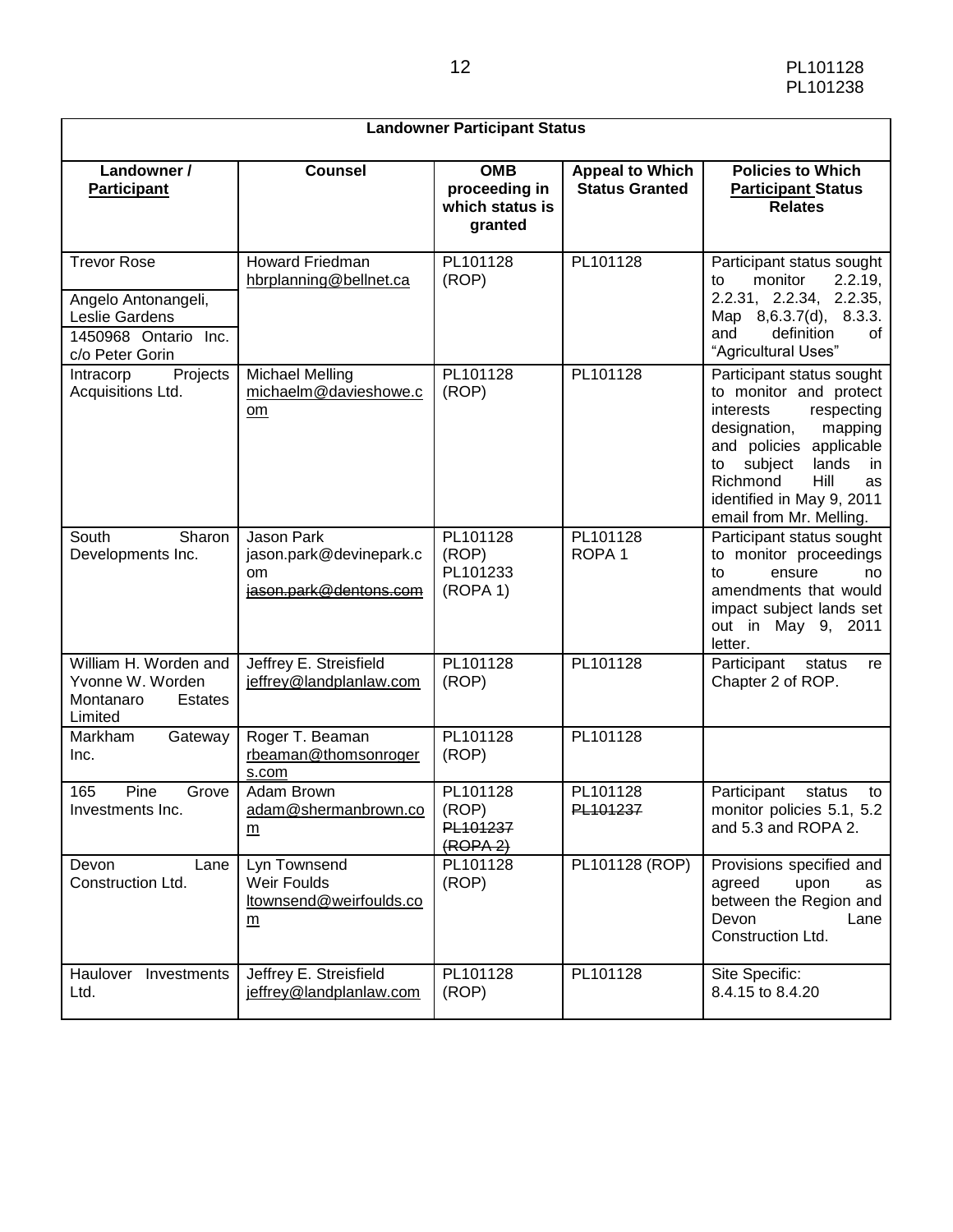| Landowner / Party                                                                               | <b>Counsel</b>                                                                                                                                                                                                                                 | <b>OMB</b><br>proceeding in<br>which status<br>is granted | <b>Appeal to</b><br><b>Which Status</b><br><b>Granted</b> | <b>Policies to Which Party</b><br><b>Status Relates</b> |
|-------------------------------------------------------------------------------------------------|------------------------------------------------------------------------------------------------------------------------------------------------------------------------------------------------------------------------------------------------|-----------------------------------------------------------|-----------------------------------------------------------|---------------------------------------------------------|
| Remington<br>Steeles 9 Inc.<br><b>Barry Glenn Little</b><br>Robert Brownlee<br>Little           | <b>Brattys LLP</b><br>7501 Keele Street, Suite 200<br>Vaughan, ON L4K 1Y2<br>Facciolo<br>Caterina<br>cfacciolo@bratty.com<br>905-760-2600 x 293                                                                                                | PL101238<br>(ROPA 3)                                      | PL101238<br>(ROPA 3)                                      | Boundary of<br>urban area<br>expansion                  |
| Infrastructure<br>Ontario ("IO"), as<br>for<br>agent<br>the<br>Ministry<br>of<br>Infrastructure | John Dawson<br>jdawson@mccarthy.ca                                                                                                                                                                                                             | PL101238<br>(ROPA 3)                                      | PL101238<br>(ROPA 3)                                      | Boundary of<br>urban area<br>expansion                  |
| Lindvest<br>Properties (Cornell<br>East) Limited                                                | Aird & Berlis LLP<br>Brookfield Place, 181 Bay<br>Street, Suite 1800, Box 754<br>Toronto, ON M5J 2T9<br>Patricia A. Foran / Andrea<br><b>Skinner</b><br>Pforan@airdberlis.com<br>416-865-7727<br>askinner@airdberlis.com                       | PL101238<br>(ROPA 3)                                      | PL101238<br>(ROPA 3)                                      | Boundary of urban area<br>expansion                     |
| Varlese<br><b>Brothers</b><br>Ltd.                                                              | Cassels Brock and Blackwell<br>LLP, 2100 Scotia Plaza, 40<br>King St W Toronto, ON M5H<br>3C <sub>2</sub><br>Signe B. Leisk<br>sleisk@casselsbrockc.om<br>Tel: 416-869-5411<br>Raivo Uukkivi<br>ruukkivi@casselsbrock.com<br>Tel: 416-860-6613 | PL101238<br>(ROPA 3)                                      | PL101238<br>(ROPA 3)                                      | Boundary of<br>urban area<br>expansion                  |
| Cornell<br>Rouge<br>Development<br>Corporation                                                  | Niomie<br>Massey<br>(Project<br>Manager)<br>Cornell Rouge 369 Rimrock<br>Rd., Toronto, ON M3J 3G2<br>Tel: 414-661-4000<br>Fax: 416-661-4229<br>niomie@madisongroup.ca                                                                          | PL101238<br>(ROPA 3)                                      | PL101238<br>(ROPA 3)                                      | Boundary of<br>urban area<br>expansion                  |
| Norfinch<br>Construction<br>(Toronto) Limited                                                   | Cassels Brock and Blackwell<br>LLP, 2100 Scotia Plaza, 40<br>King St W Toronto, ON M5H<br>3C <sub>2</sub><br>Signe B. Leisk<br>sleisk@casselsbrockc.om                                                                                         | PL101238<br>(ROPA 3)                                      | PL101238<br>(ROPA 3)                                      | Boundary of<br>urban area<br>expansion                  |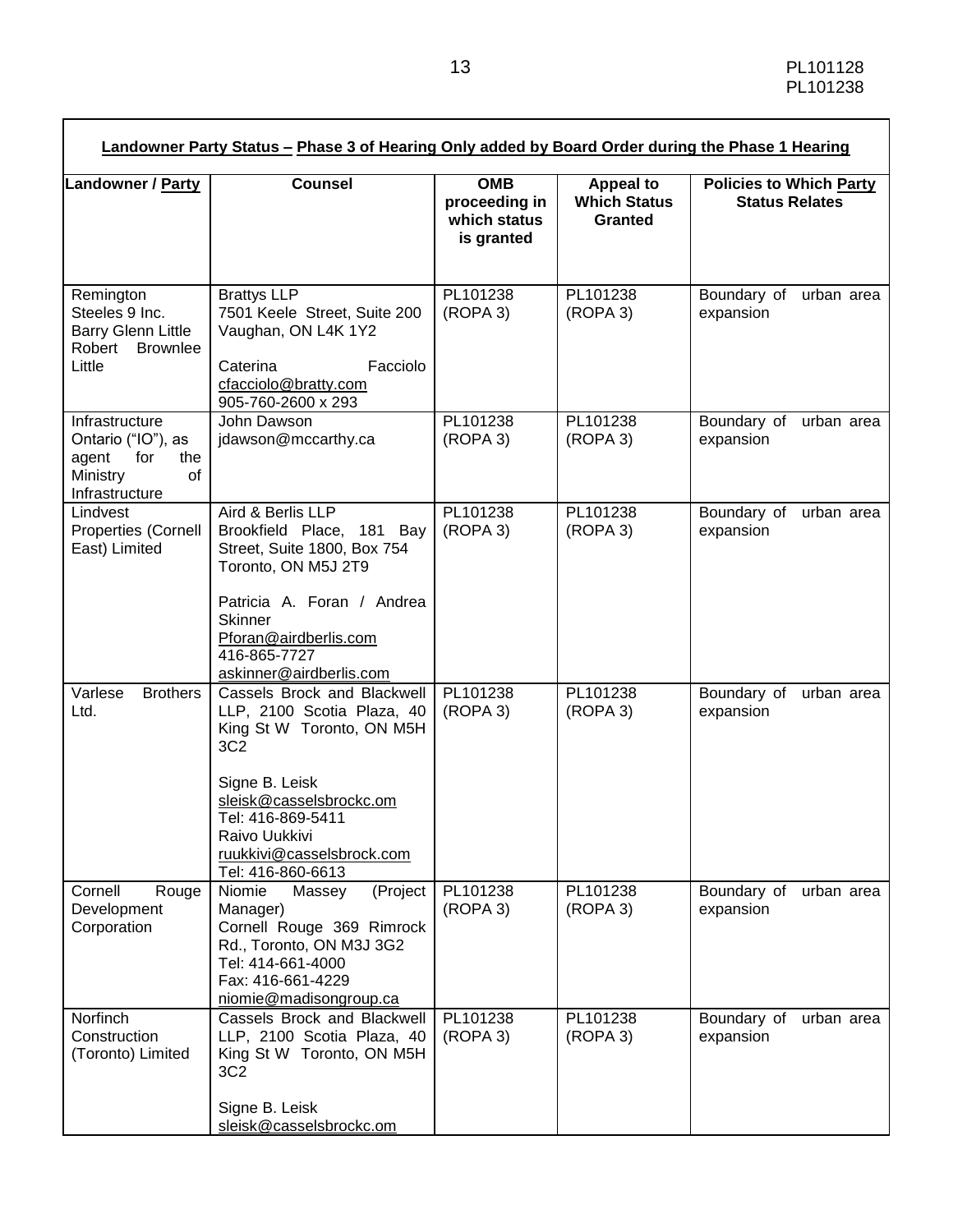| <b>Counsel</b>                                                                                                                                                                                                                                 | <b>OMB</b><br>proceeding in<br>which status<br>is granted       | <b>Appeal to</b><br><b>Which Status</b><br><b>Granted</b> | <b>Policies to Which Party</b><br><b>Status Relates</b>                                                                                                     |
|------------------------------------------------------------------------------------------------------------------------------------------------------------------------------------------------------------------------------------------------|-----------------------------------------------------------------|-----------------------------------------------------------|-------------------------------------------------------------------------------------------------------------------------------------------------------------|
| Tel: 416-869-5411<br>Raivo Uukkivi<br>ruukkivi@casselsbrock.com<br>Tel: 416-860-6613<br>Julius De Ruyter<br>Planning and development<br>service<br>(416)<br>694-9011<br>Tel<br>Email: julius@deruyter.ca                                       |                                                                 |                                                           |                                                                                                                                                             |
| Gerald T. Miller<br>gerry.miller@gmalaw.ca<br>Gerald T. Miller<br><b>Gardiner Miller Arnold LLP</b><br><b>Barristers and Solicitors</b><br>1202 - 390 Bay Street<br>Toronto, Ontario M5H 2Y2<br>Tel. (416) 363-2614 x228<br>Fax (416) 363-8451 | PL101238<br>PL101238<br>(ROPA 3)<br>(ROPA 3)                    |                                                           | Boundary of<br>urban area<br>expansion                                                                                                                      |
| Gerson<br>Н.<br>hdgerson@gersonlawyers.co<br>m                                                                                                                                                                                                 |                                                                 |                                                           |                                                                                                                                                             |
| Jason Park<br>jason.park@devinepark.com<br>jason.park@dentons.com<br>Mark Piel<br>mark.piel@dentons.com                                                                                                                                        | PL101128<br>PL101238 (ROPA 3)<br>Re Phase 3 of the hearing only |                                                           | Party status is subject to<br>the terms set out in the<br>Sign Back letter executed<br>May 26, 2014 by counsel<br>for 4716 Elgin<br>Mills<br>(Exhibit #257) |
|                                                                                                                                                                                                                                                |                                                                 |                                                           |                                                                                                                                                             |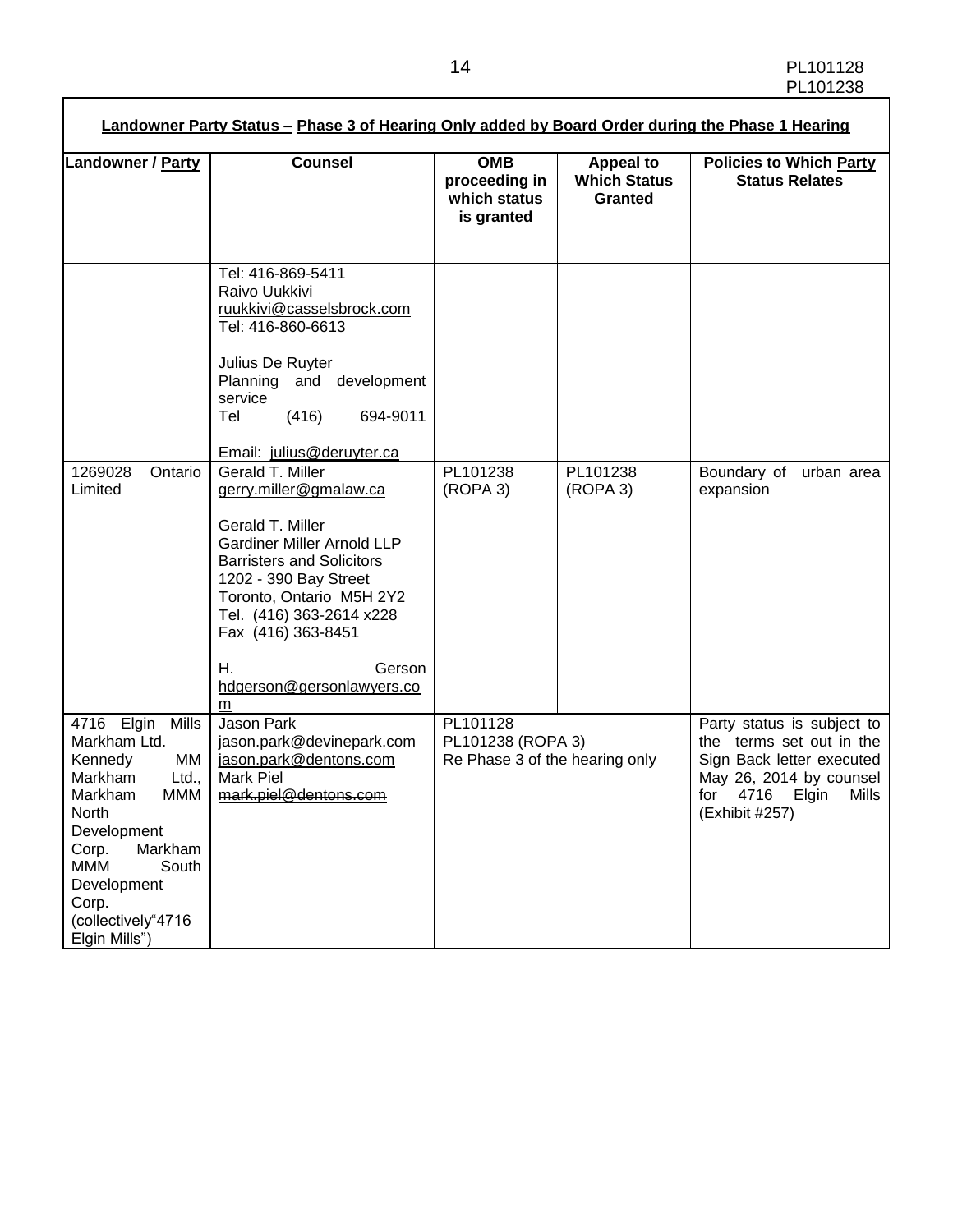| Landowner /<br>Participant                                   | <b>Counsel</b>                                           | <b>OMB</b> proceeding<br>in which status is<br>granted | <b>Appeal to</b><br><b>Which Status</b><br>Granted | <b>Policies to Which</b><br><b>Participant Status Relates</b> |
|--------------------------------------------------------------|----------------------------------------------------------|--------------------------------------------------------|----------------------------------------------------|---------------------------------------------------------------|
| Mark Cleveland<br>McGean<br>and I<br><b>Dianne</b><br>McGean | Dianne & Mark McGean<br>7469 Hwy 7<br>Markham ON L6B 1A8 | PL101238 (ROPA<br>3)                                   | PL101238<br>(ROPA 3)                               | Boundary of<br>urban area<br>expansion                        |
|                                                              | 905-472-4231<br>diannemc@sympatico.ca                    |                                                        |                                                    |                                                               |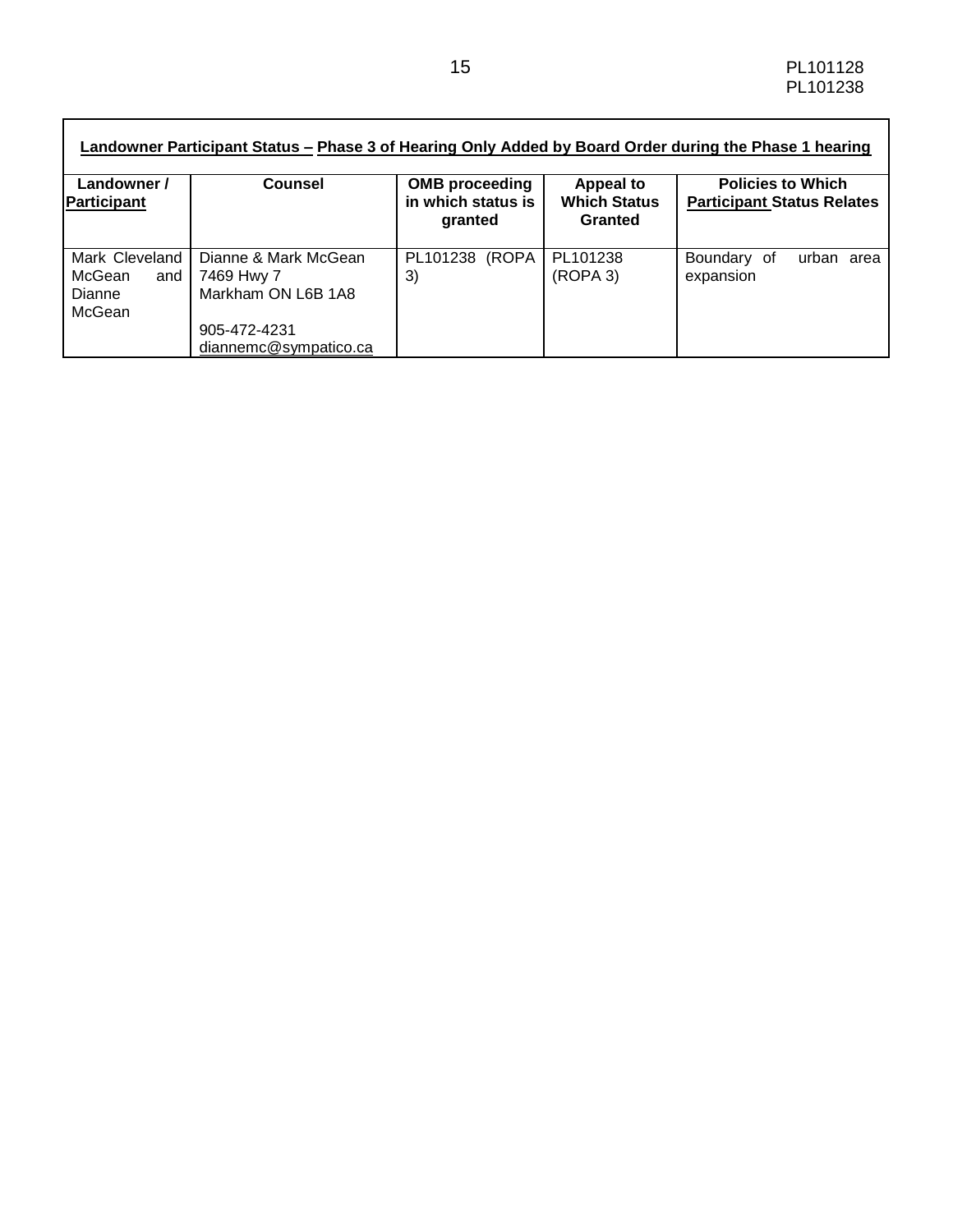#### **Schedule "A"**

# York Region Official Plan – 2010 Chapter 6: Agricultural and Rural Areas

### **6.1 The Greenbelt Plan**

It is the policy of Council:

- 1. That lands within the Greenbelt Plan are identified as Protected Countryside on Map 1 of this Plan. While the Greenbelt Plan includes the Oak Ridges Moraine Conservation Plan Area, the policies of the Oak Ridges Moraine Conservation Plan prevail in the area of its coverage.
- 2. That prime agricultural lands and specialty crop lands within the Greenbelt Plan in York Region are designated as Agricultural Area and Holland Marsh Specialty Crop Area, respectively on Map 8.
- 3. That local municipalities shall identify the Greenbelt Protected Countryside and the Natural Heritage System in local official plans and determine specific permitted uses to meet the requirements of the Greenbelt Plan and this Plan.
- 4. That lands designated as Agricultural Area, Rural Area or Urban Area in this Plan that are also part of the Natural Heritage System in the Greenbelt Plan are subject to the Regional Greenlands System policies of Section 2.1 of this Plan, and are intended to function as part of the Regional Greenlands System in the long term.
- 5. That new multiple units or multiple lots, as defined in the Greenbelt Plan, for residential dwellings, such as estate residential developments, adult lifestyle, and retirement communities are prohibited, except in the Serviced Lakeshore Residential Area in the Town of Georgina existing at the date of approval of this Plan.
- 6. That transportation, infrastructure and utilities are permitted in the Greenbelt Plan Area, in all land use designations shown on Map 8, and key natural heritage features and key hydrologic features, where the provisions of the Greenbelt Plan have been met. Demonstrated need for a project and conformity with the Greenbelt Plan will be assessed and included as part of an Environmental Assessment Act process. If an Environmental Assessment Act process does not apply, the requirements of the Greenbelt Plan will be met through Planning Act, Condominium Act, Local Improvement Act processes, or other applicable approval processes.
- 7. That where there is a conflict between policies of this Plan, local official plans and the Greenbelt Plan, the more restrictive policy shall apply, with the exception of lot creation policies as set out in the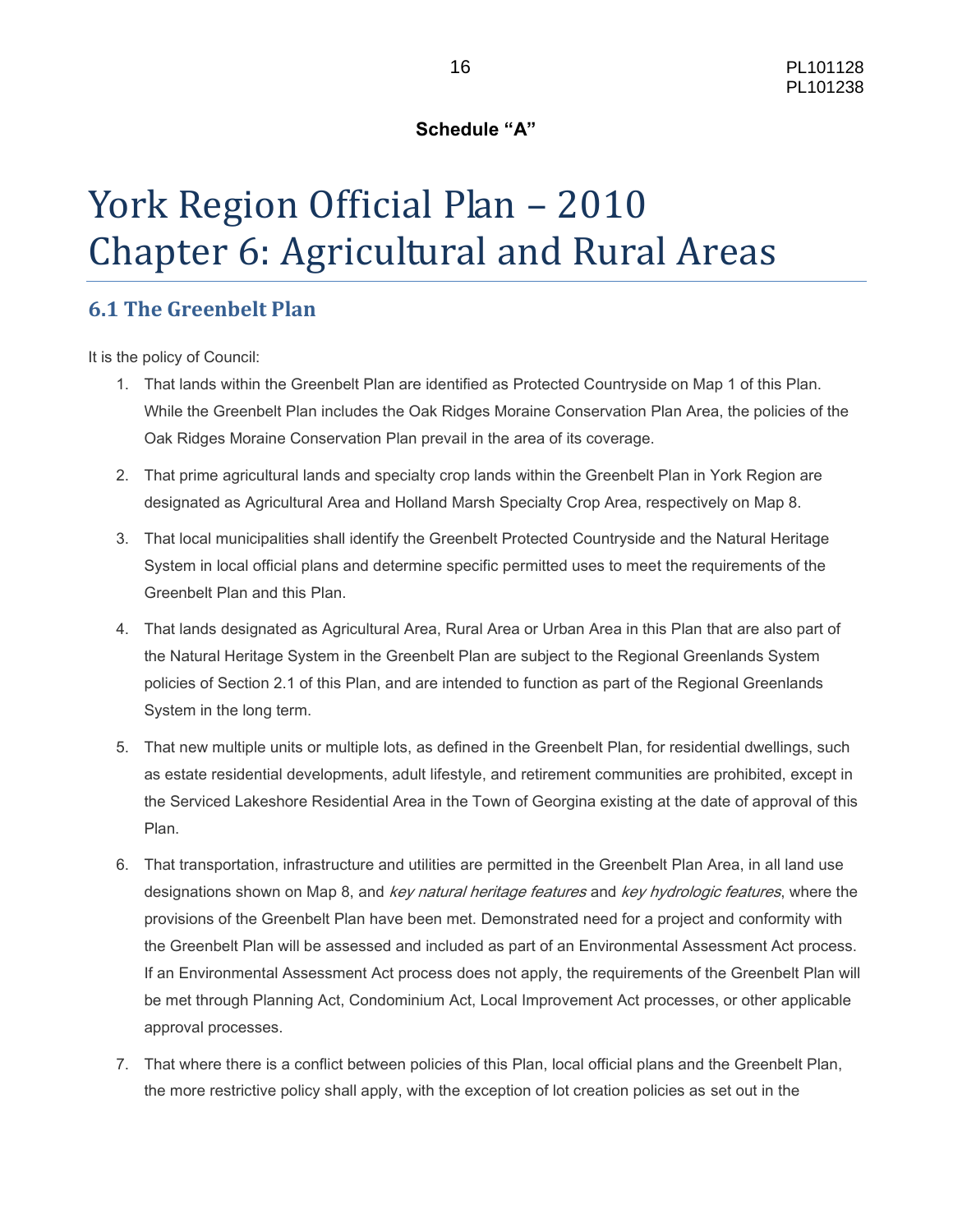Greenbelt Plan. Local official plans and zoning by-laws shall not be more restrictive than the Greenbelt Plan as they apply to agricultural uses and mineral aggregate resources.

- 8. That the Rouge Park connecting Lake Ontario to the Oak Ridges Moraine in eastern Markham, Whitchurch-Stouffville, and Richmond Hill is contained within the Greenbelt Plan and the Regional Greenlands System. Within the Rouge Park, land uses shall be permitted in accordance with the Greenbelt Plan and the Rouge North Management Plan.
- 9. That within the Town of Richmond Hill, the Greenbelt Plan policies apply only to those lands within major river valleys and as defined by provincial regulations. Local municipal land use designations and special provisions within these portions of the Greenbelt Plan have been identified through the approval of the North Leslie Secondary Plan by the Ontario Municipal Board in 2006 and 2010.
- 10. That the Keswick Business Park Study Area is subject to Section 3.4.4 of the Greenbelt Plan and special provisions in the Official Plan of the Town of Georgina. Any development of these lands will require an amendment to this Plan and the local official plan.

## **6.2 The Oak Ridges Moraine Conservation Plan**

It is the policy of Council:

1. To recognize the boundary and land use designations of the Oak Ridges Moraine Conservation Plan Area as shown on Map 1. Along the southern boundary of the Moraine, east of Bathurst Street, the Oak Ridges Moraine Conservation Plan applies to lands within that Plan boundary and above the 245 metre above sea level Canadian Geodetic Datum contour line. In the event of a question regarding plan applicability in this area, the Region will require a topographic survey certified by an Ontario Land Surveyor, and based on field surveys tied to Ontario Geodetic Datum before planning decisions are made on specific applications.

Where lands are within the Oak Ridges Moraine Conservation Plan boundary, but below the elevation of 245 metre above sea level Canadian Geodetic Datum, the lands are deemed to be within the Protected Countryside of the Greenbelt Plan and all of the policies of the Greenbelt Plan apply.

- 2. That the Oak Ridges Moraine Conservation Plan, identifies land use designations and permitted uses, including the following:
	- a. Natural Core Areas have a high concentration of key natural heritage features, key hydrologic features, and/or landform conservation areas and are critical to maintaining the integrity of the Moraine as a whole. New permitted uses are very limited and may include conservation and resource management, low intensity-recreation, or *agricultural uses*, as detailed in the Oak Ridges Moraine Conservation Plan.
	- b. Natural Linkage Areas form part of a central corridor system that supports or has the potential to support movement of plants and animals between the Natural Core Areas, Natural Linkage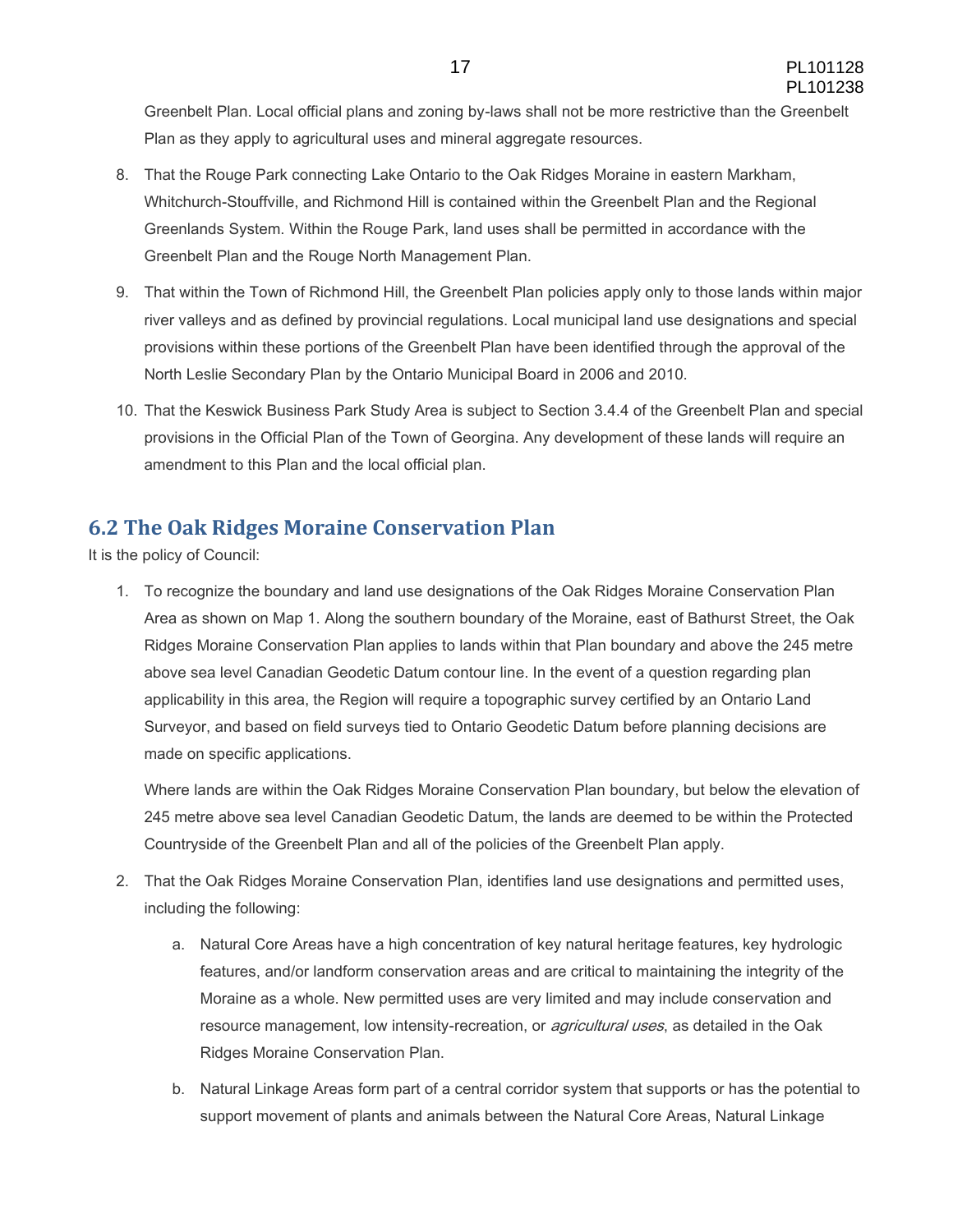Areas, river valleys and stream corridors. Limited new uses may include those permitted in the Natural Core Area designation, as well as mineral aggregate operations and wayside pits, as detailed in the Oak Ridges Moraine Conservation Plan.

c. Countryside Areas contain rural land uses, which may include agriculture, land extensive *major* recreational uses, major institutional, Hamlets, mineral aggregate operations, recreational and open space. Small-scale industrial, commercial, institutional and recreational uses shall be directed to Hamlets, Towns and Villages and the Urban Area.

Hamlets, designated within local official plans and located within the Countryside Area are generally depicted on Map 1 and are intended to provide opportunities for minor residential infill and small-scale industrial, commercial and institutional and recreational uses in accordance with the policies of this Plan and local official plans.

Land extensive *major recreational uses*, and small scale industrial, commercial and institutional uses are not permitted to locate in the Agricultural Area shown on Map 8.

- d. The Urban Area and Towns and Villages are intended to be the focus of growth. These areas permit a full range of residential, commercial, industrial, and institutional uses.
- 3. That the Oak Ridges Moraine Conservation Plan designation of Settlement Areas includes portions of the Urban Area (Aurora, Newmarket, Richmond Hill, and Vaughan) and Towns and Villages (Ballantrae, King City, Mount Albert, Nobleton, and Stouffville). In these areas, policies contained in Chapter 5 of this Plan and local official plans shall guide permitted development. Where the local official plan is more restrictive than this Plan, the more restrictive policies shall apply.
- 4. To work with local municipalities, adjacent Regions, the Province and stakeholders in implementing the Oak Ridges Moraine Conservation Plan.
- 5. To require local official plans and zoning by-laws to include appropriate policies to implement the requirements of the Oak Ridges Moraine Conservation Plan.
- 6. To support local municipalities in adopting innovative approaches to implementing the Oak Ridges Moraine Conservation Plan, including but not limited to the use of development permits or zoning.
- 7. That local municipalities shall adopt site alteration and tree-cutting by-laws in conformity with the Municipal Act in accordance with provisions of the Oak Ridges Moraine Conservation Act, 2001.
- 8. That applications for *development* or *site alteration* within the Oak Ridges Moraine Conservation Plan Area will only be considered where they comply with the provisions of the Oak Ridges Moraine Conservation Plan.
- 9. That existing institutional uses and expansions are permitted subject to the Existing Use provisions of the Oak Ridges Moraine Conservation Plan and local official plans and zoning by-laws. When expansion of such uses is applied for, the applicant shall demonstrate that the expansion will not adversely affect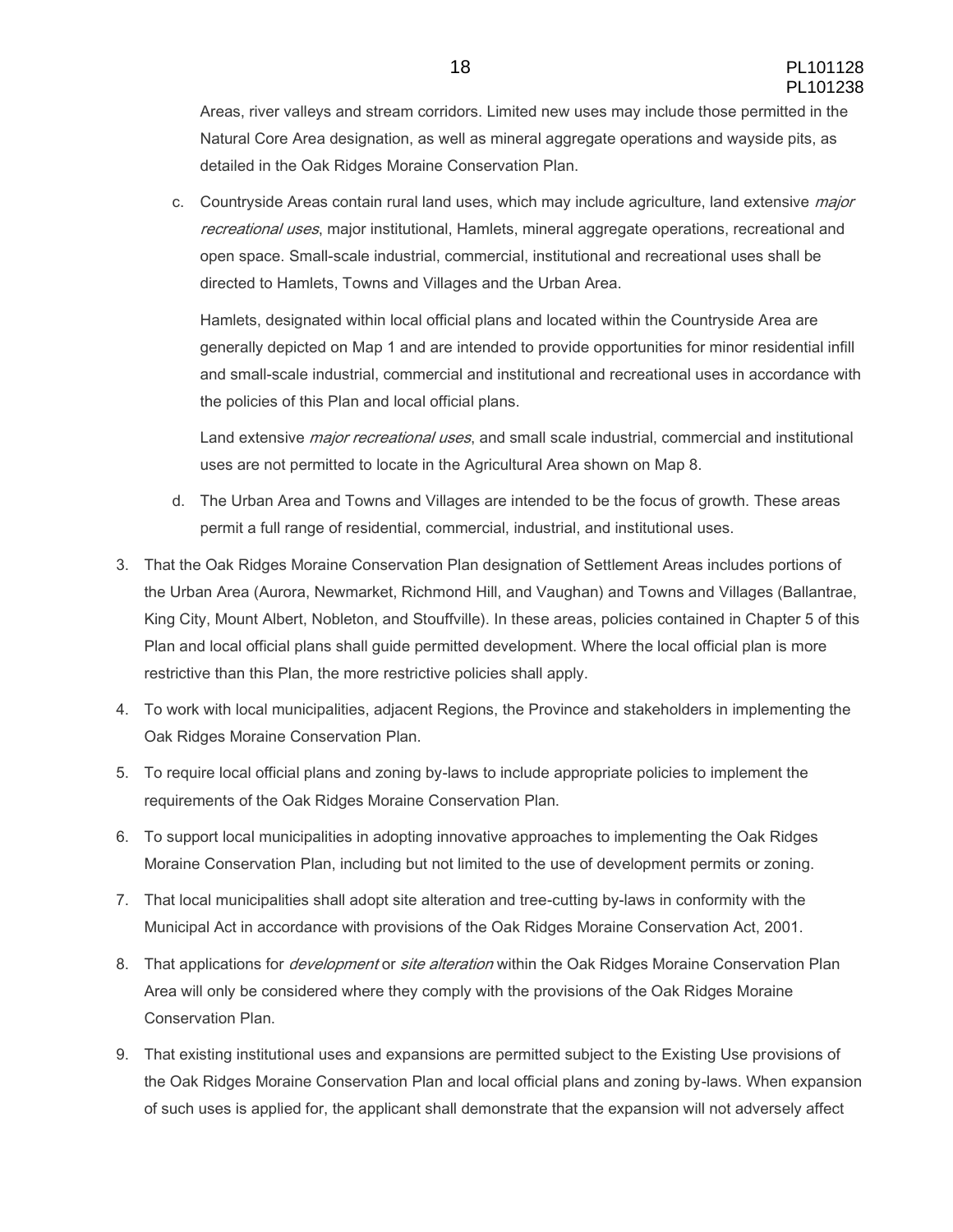the ecological integrity of the Oak Ridges Moraine Conservation Plan Area. Additional studies as identified in Parts III and IV of the Oak Ridges Moraine Conservation Plan may be required.

- 10. That all applications, matters or proceedings as defined under the Oak Ridges Moraine Conservation Act, 2001, commenced on or after November 17, 2001 are required to conform with the Oak Ridges Moraine Conservation Plan.
- 11. That applications in Natural Core, Natural Linkage and/or Countryside Areas that were commenced but were not decided prior to November 17, 2001, as defined in the Oak Ridges Moraine Conservation Act, 2001, are required to conform with the prescribed provisions of the Oak Ridges Moraine Conservation Plan.
- 12. That applications in the Natural Core and/or Natural Linkage Areas that were commenced and decided before November 17, 2001 as defined in the Oak Ridges Moraine Conservation Act, 2001 are not subject to the provisions of the Oak Ridges Moraine Conservation Plan provided that the use, building or structure for which the application was intended is legally existing as of March 27, 2003.
- 13. That estate residential developments, adult lifestyle and retirement communities created by plans of subdivision or condominium are prohibited in the Natural Core, Natural Linkage and Countryside designations of the Oak Ridges Moraine unless all required applications meet the transitional provisions of the Oak Ridges Moraine Conservation Act, 2001, as amended.
- 14. That applications for *major development* are required to meet the provisions of the Oak Ridges Moraine Conservation Plan.
- 15. That transportation infrastructure and utilities are permitted in all Oak Ridges Moraine land use designations, and key natural heritage features and key hydrologic features, where the Infrastructure provisions of the Oak Ridges Moraine Conservation Plan have been met. Demonstrated need for a project and conformity with the Oak Ridges Moraine Conservation Plan will be assessed and included as part of an Environmental Assessment Act process. If an Environmental Assessment Act process does not apply, the requirements of the Oak Ridges Moraine Conservation Plan will be met through Planning Act, Condominium Act, Local Improvement Act, or other

applicable approval processes. The opening of a street within an unopened street allowance is prohibited unless all other requirements of the Oak Ridges Moraine Conservation Plan are met.

- 16. To request that the Province clarify the provisions of the Oak Ridges Moraine Conservation Plan with respect to *alternative energy systems* and *renewable energy systems*, either prior to or as part of the 2015 review of the Oak Ridges Moraine Conservation Plan.
- 17. That where a term is defined in the Oak Ridges Moraine Conservation Plan, those definitions shall prevail over those contained in this Plan.
- 18. That where there is a conflict between this Plan, local official plans and the Oak Ridges Moraine Conservation Plan, the more restrictive policies shall apply.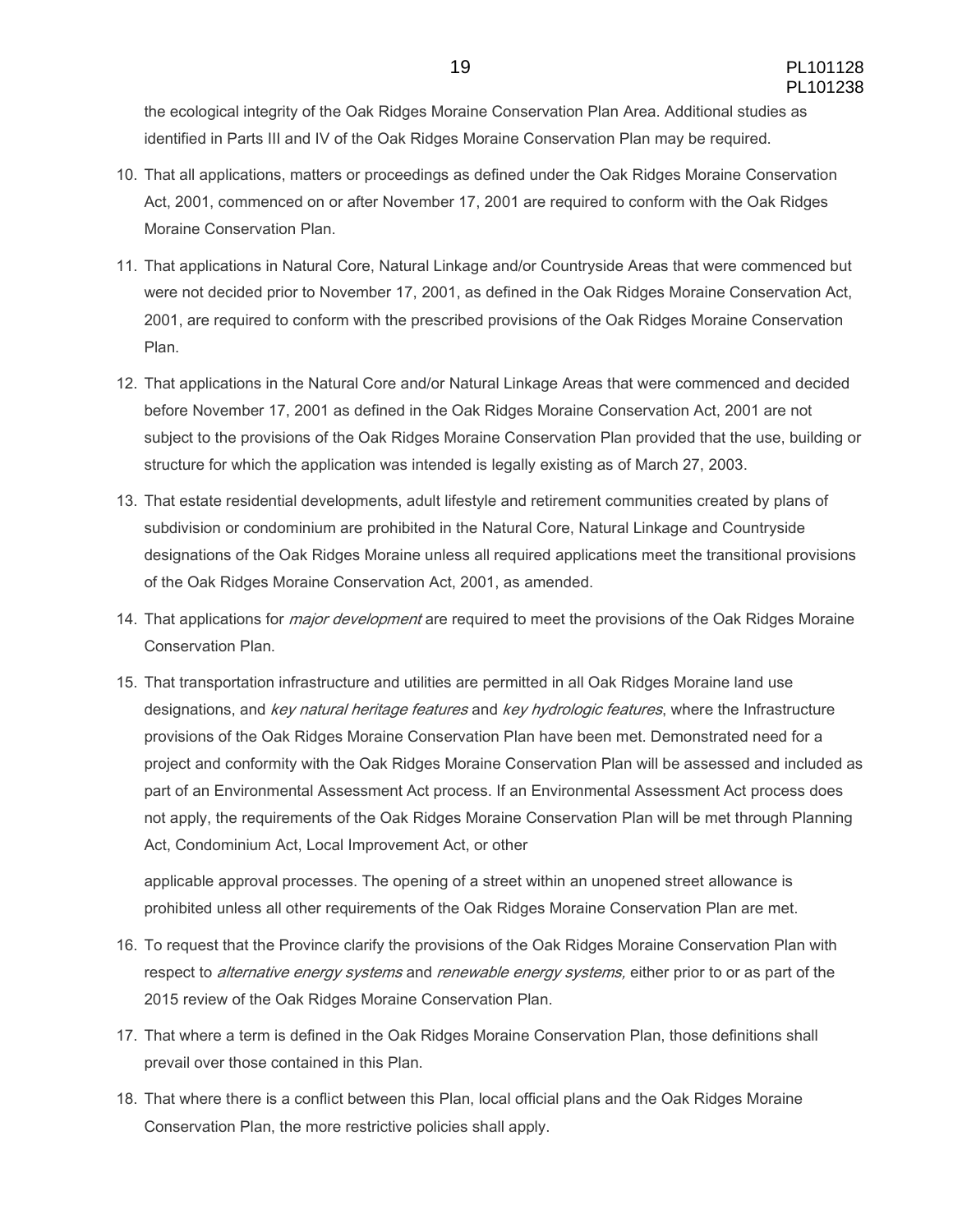## **6.3 Agricultural and Holland Marsh Specialty Crop Areas**

It is the policy of Council:

- 1. To recognize and protect the Agricultural Area and the Holland Marsh Specialty Crop Area, designated on Map 8, as natural resources of major importance to the economic and social viability of the Region.
- 2. That within the Agricultural Area and Holland Marsh Specialty Crop Area, *normal farm practices* and a full range of *agricultural uses, agriculture-related use*s and *secondary agricultural uses* are supported and permitted.
- 3. That outside of the Greenbelt Plan and the Oak Ridges Moraine Conservation Plan, refinements to either the Agricultural Area or the Rural Area, shown on Map 8, are not permitted unless undertaken through a Regional municipal comprehensive review.
- 4. That the Agricultural Area and Holland Marsh Specialty Crop Area shall be designated and protected in local municipal official plans and zoning by-laws.
- 5. That temporary farm related uses such as farm-gate sales of produce or goods primarily grown or made on the farm shall be permitted subject to local municipal requirements.
- 6. That new permitted land uses, consents, and new or expanding livestock operations shall comply with the Province's Minimum Distance Separation Formulae.
- 7. That consents will only be permitted in the Agricultural Area and Holland Marsh Specialty Crop Area in the following instances:
	- a. acquisition of land by a public body for infrastructure projects;
	- b. conveyances to public bodies or non-profit agencies for natural heritage or conservation purposes, providing no separate residential lot is created;
	- c. minor lot adjustments or boundary additions, provided they do not create a separate lot for a residential dwelling in *specialty crop* or *prime agricultural areas* and there is no increased fragmentation of a key natural heritage feature or key hydrologic feature;
	- d. agricultural uses where both the subject and retained lands are a minimum size of 16 hectares (40 acres) in the Holland Marsh Specialty Crop Area and 40 hectares (100 acres) in the Agricultural Area;
	- e. existing or new *agriculture-related uses*, such as farm-related commercial and farm-related industrial uses that are small in scale and directly related to the farm operation and required to be located in close proximity to the farm operation. In these cases, the new lot will be limited to the minimum size required for the use and appropriate individual private on-site water and wastewater systems will be required; or,
	- f. severance of an existing residence that is surplus to a farming operation as a result of a farm consolidation, providing no additional residence can be constructed on the retained farmland.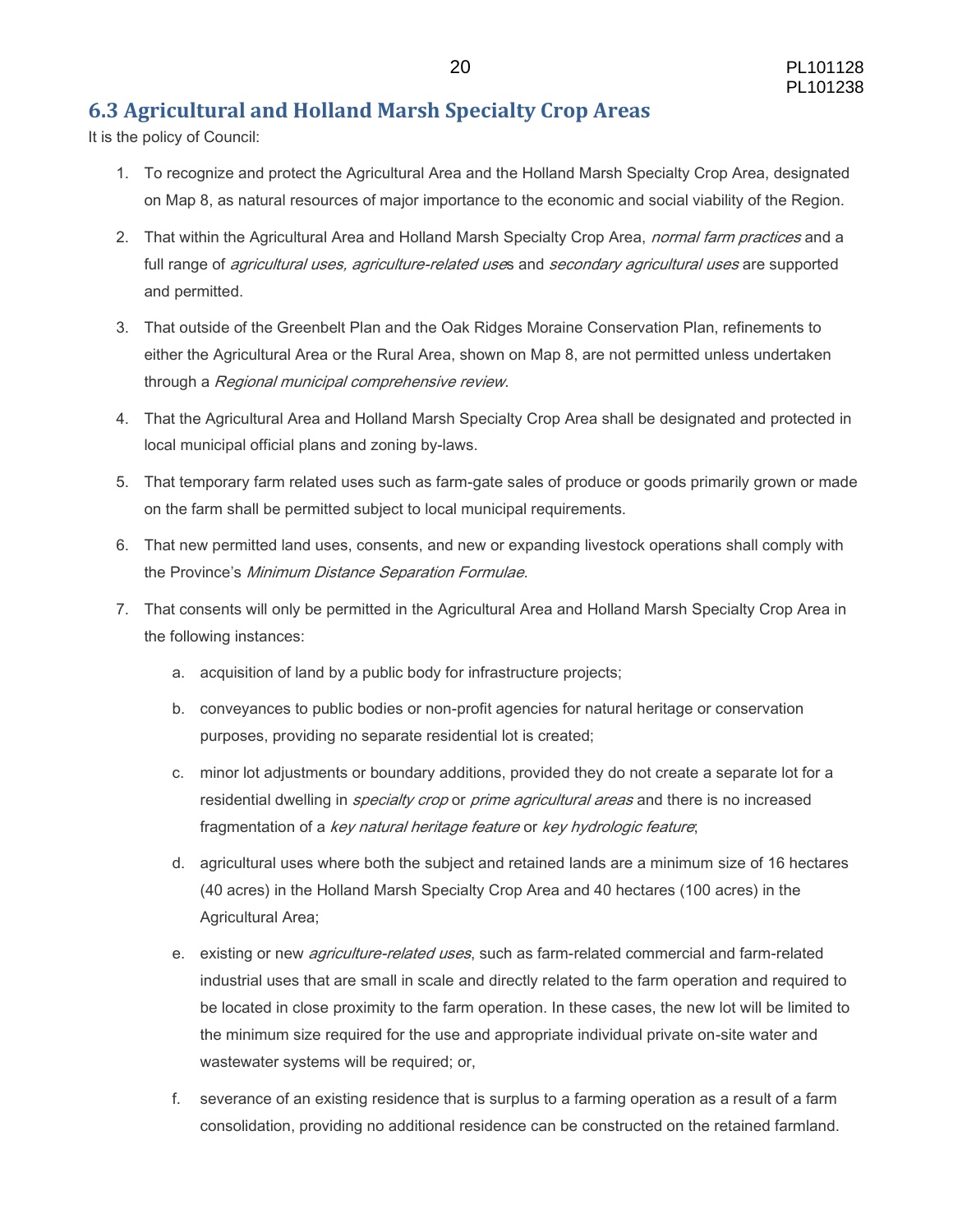- 8. That notwithstanding policy 6.3.7.e of this Plan, a consent for an *agriculture-related use* is not permitted on the Oak Ridges Moraine.
- 9. That additional residential structures for farm help required for *agricultural uses* on the farm, may be permitted, subject to local municipal requirements and if grouped with existing farm structures. A consent to sever these structures from the main *agricultural use* is prohibited.
- 11. To work with the farm community, agricultural organizations and conservation authorities to implement best management practices for integrated pest management, phosphorus reduction, nutrient management and soil and water conservation on agricultural lands.
- 12. To promote agricultural practices which minimize impacts on air quality and climate change, such as notill farming.
- 13. To discourage the removal of topsoil and encourage local municipalities to enact by-laws, under the Municipal Act, to regulate the removal of topsoil.
- 14. That alternative energy systems and renewable energy systems shall be permitted within the Agricultural Area, but not within the Holland Marsh Specialty Crop Area except in accordance with provincial and federal requirements. Any such systems not exempt from Planning Act approvals within the Greenbelt shall be subject to the policies of the Greenbelt Plan and shall be designed to minimize disturbance on agricultural operations.
- 15. That in addition to uses permitted in policy 6.3.2 of this Plan, on those lands identified on Map 5 as Conservation Area/Regional Forest or Provincial Park/Nature Reserve, a full range of public open space uses, including environmental education and demonstration projects, passive and active recreation, and associated facilities are permitted.

#### **Local Agriculture**

It is the policy of Council:

- 16. To support local food production and procurement through means such as a Local Food Charter, buying and production co-operatives, farm-to-table programs, and farmers' markets at key locations in York Region communities.
- 17. To support York Region's agricultural industry and assist the industry in responding to changing conditions and markets, by considering:
	- a. Supporting local farm organizations in promoting the availability of local food and value-added products, including the development of local farm markets and farm-gate sales, subject to public health and safety standards;
	- b. promoting a variety of agricultural products originating within the Region and where possible assisting local farmers in diversifying agricultural products;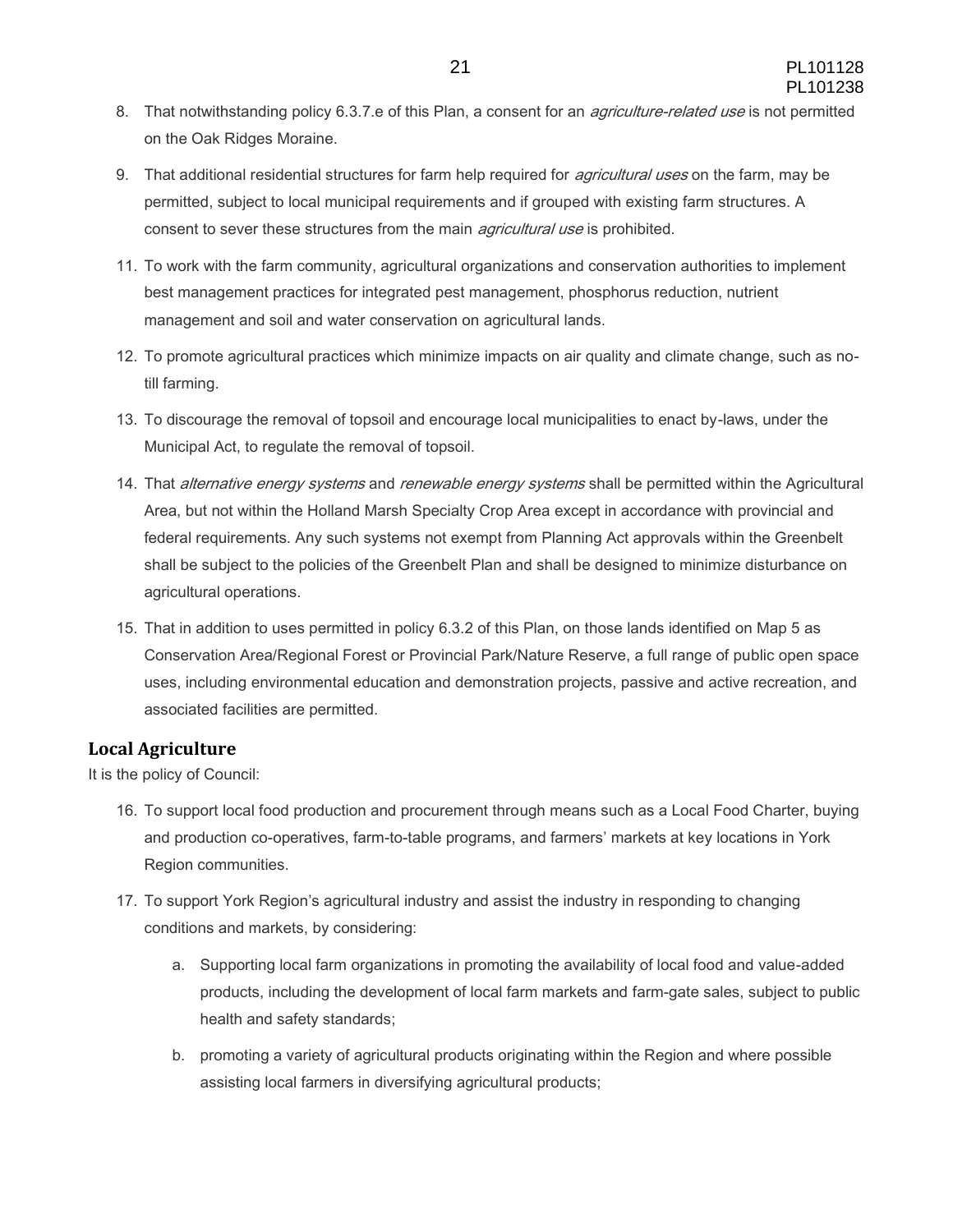- c. encouraging continuing agriculture on lands adjacent to all communities in York Region as a source of local food;
- d. encouraging the provision of community gardens and other urban agriculture practices, but not including animal agriculture in new and existing communities;
- e. developing local food-sourcing policies for Regional facilities and encouraging other public sector agencies within the Region to adopt similar policies; and,
- f. encouraging dialogue with other levels of government, local farmers and farm organizations in York Region to ensure that the agricultural industry remains competitive, sustainable and viable in the long term.
- 18. To support the Greater Toronto Area Agricultural Action Plan as a blueprint to strengthen the agricultural economy in the Greater Toronto Area.
- 19. To encourage the Province to proactively assess, encourage and promote policies and programs directed to the production, distribution and use of local food by residents and business.

#### **6.4 Rural Area**

It is the policy of Council:

- 1. To recognize and protect the Rural Area on Map 8, as a natural resource of major importance to the economic and social viability of the Region.
- 2. The Rural Area designation of this Plan and local official plans establish the permitted uses within the Greenbelt Plan and acts as an overlay within the Oak Ridges Moraine Conservation Plan to inform the permitted uses within the Countryside designation of the Oak Ridges Moraine Conservation Plan.
- 3. That existing and new *agricultural uses, agriculture-related uses, normal farm practices*, forestry, conservation, land extensive recreational uses, and resource-based commercial and industrial uses are permitted in the Rural Area, consistent with the policies of the Provincial Plans and local municipal official plans and zoning by-laws.
- 4. That new land uses, consents, and new and expanding livestock operations shall comply with the Province's Minimum Distance Separation Formulae.
- 5. That within the Rural Area, applications for redesignation of lands for non-agricultural uses are only permitted if they comply with the Oak Ridges Moraine Conservation Plan, Greenbelt Plan and local municipal official plans.

Such applications may require an amendment to this Plan and the local official plan and zoning by-law, demonstrating:

a. that the proposed use is appropriate in the Rural Area when considered in the context of Provincial Plans and local official plans;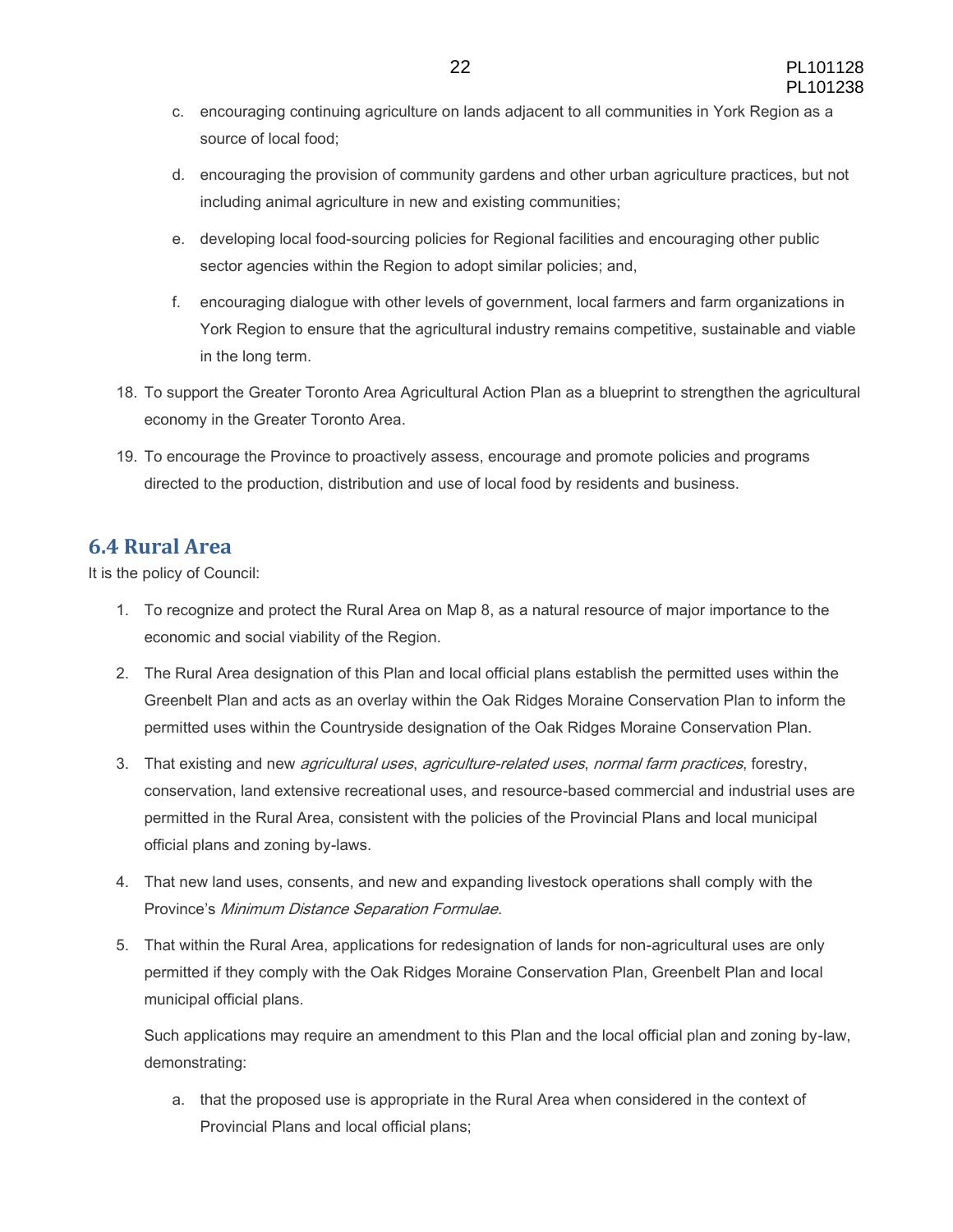- b. that the proposed use will not adversely impact the ability of adjacent agricultural activities to undertake normal farm practices;
- c. that the proposed water and wastewater servicing is appropriate for the type of use; and,
- d. that there are no negative impacts on key natural heritage or hydrologic features and functions, biodiversity or connectivity of the Regional Greenlands System.
- 6. That non-resource-based industrial and commercial uses and institutional uses shall be directed to the Urban Areas, Towns and Villages and Hamlets.
- 7. That new land extensive *major recreational uses*, such as golf courses and outdoor playing fields, or expansion to these uses, may be permitted in the Rural Area subject to an amendment to the local official plan and zoning by-law, where the following provisions are met to the satisfaction of the Region and local municipality:
	- a. the size of the use is appropriate for the area and will not further fragment the Rural Area;
	- b. the proposed use will not introduce a conflicting use that adversely impacts ongoing agricultural activities or related uses in the immediate and surrounding areas;
	- c. there is a plan to enhance and improve connections between key natural heritage features and key hydrologic features;
	- d. there is an integrated pesticide and fertilizer management plan that minimizes or excludes applications;,
	- e. water conservation, wastewater and stormwater management plans that ensure adequate water quality and quantity are submitted; and,
	- f. the provisions of the Oak Ridges Moraine Conservation Plan, Greenbelt Plan or the Lake Simcoe Protection Plan are met, where applicable.
- 9. That consents may be permitted in the Rural Area subject to the criteria contained in policy 6.3.7, and local official plans and zoning by-laws.

To work with the Town of Georgina and others in formulating additional local official plan policies to recognize the unique aspects of the municipally serviced lakeshore areas between the urban area of Keswick and Sutton/Jackson's Point. Such policies will conform with the Greenbelt Plan and the Lake Simcoe Protection Plan and the policy direction of this Plan.

11. That lands within the Rural Area generally to the west of the community of Sutton along the Lake Simcoe shoreline are subject to the Lakeshore Residential Policies of the Georgina Official Plan.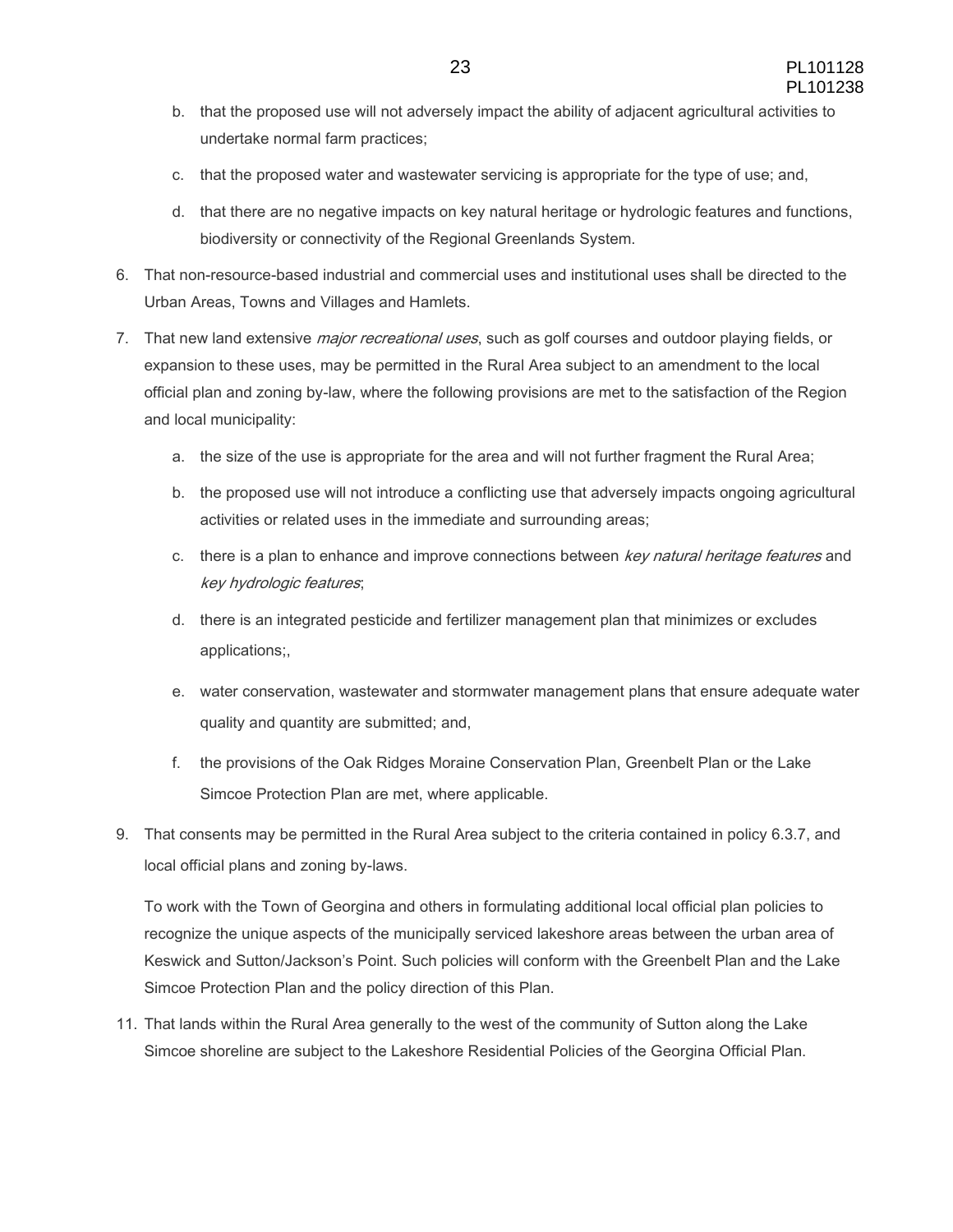- 12. That alternative energy systems and renewable energy systems shall be permitted within the Rural Area in accordance with provincial and federal requirements. Any such systems within the Greenbelt Plan Area shall be subject to the policies of the Greenbelt Plan.
- 13. That within the Oak Ridges Moraine Conservation Plan Countryside Designation in the Town of Aurora, on lands described as Part 2 of Plan 65R-11866 and Plan 65R-15508, a cluster residential development in condominium ownership is permitted subject to the following:
	- a. servicing shall be by a privately owned and operated communal wastewater treatment system and a privately owned and operated communal water system, approved through a Class Environmental Assessment or equivalent process which includes the following:
		- i. an inventory of the existing environment and possible impacts;
		- ii. an evaluation of alternatives in consultation with affected agencies;
		- iii. preliminary design of the preferred alternative, which will ensure construction of collection and distribution systems to municipal standards;
		- iv. specifications of the interrelationship with the adjacent recreational use; and,
		- v. preparation of a maintenance, monitoring and system failure contingency plan.
	- b. a Responsibility Agreement(s) being executed for the communal wastewater treatment and water systems, identifying among other things the following:
		- i. operation and maintenance standards;
		- ii. the definition of default and required remediation;
		- iii. financial guarantees that no public funds will be required in the case of a malfunction;
		- iv. easements, rights of entry and inspection; and,
		- v. monitoring systems.
	- c. an economic/fiscal impact analysis shall be completed to confirm the financial viability of the proposal, the proposed economic benefits to the Region and to ensure that the local and Regional financial impacts are accounted for in keeping with policy 4.5.14;
	- d. prior to any development taking place, approval shall have been given to an amendment to the local official plan, supported at a minimum by the following:
		- i. a market support study;
		- ii. an engineering report;
		- iii. an environment and landscaping analysis; and,
		- iv. an economic/fiscal impact analysis confirming the viability of the proposal and the proposed economic benefits to the municipality.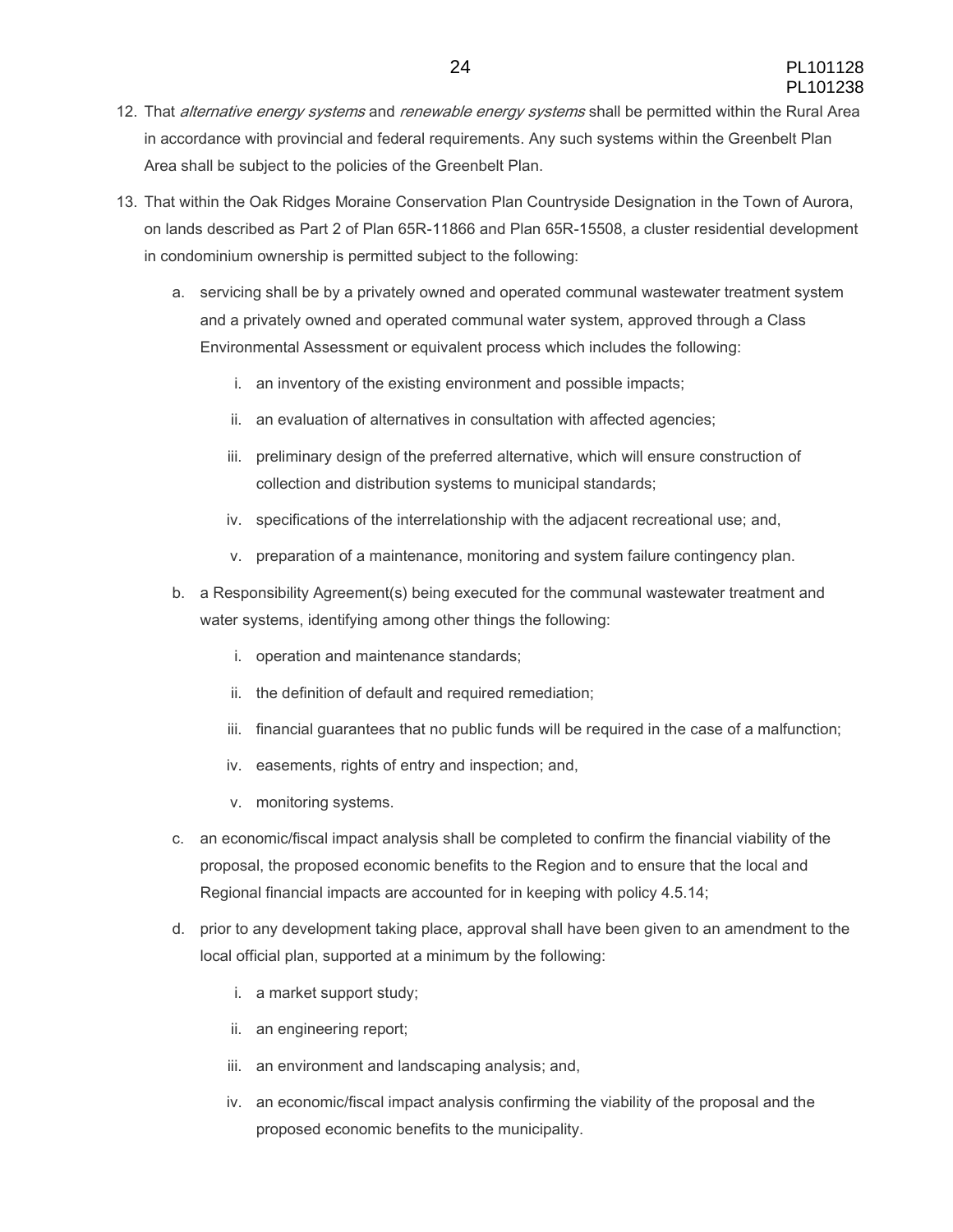- e. overall density of development shall generally be compatible to that achieved through estate residential policies of the local municipal plan and shall be determined through supporting environmental and servicing studies; and,
- f. design shall effectively screen development from arterial roads and existing uses through sensitive siting and landscaping. Access shall be from internal paved streets constructed to municipal standards and designed to discourage through traffic.